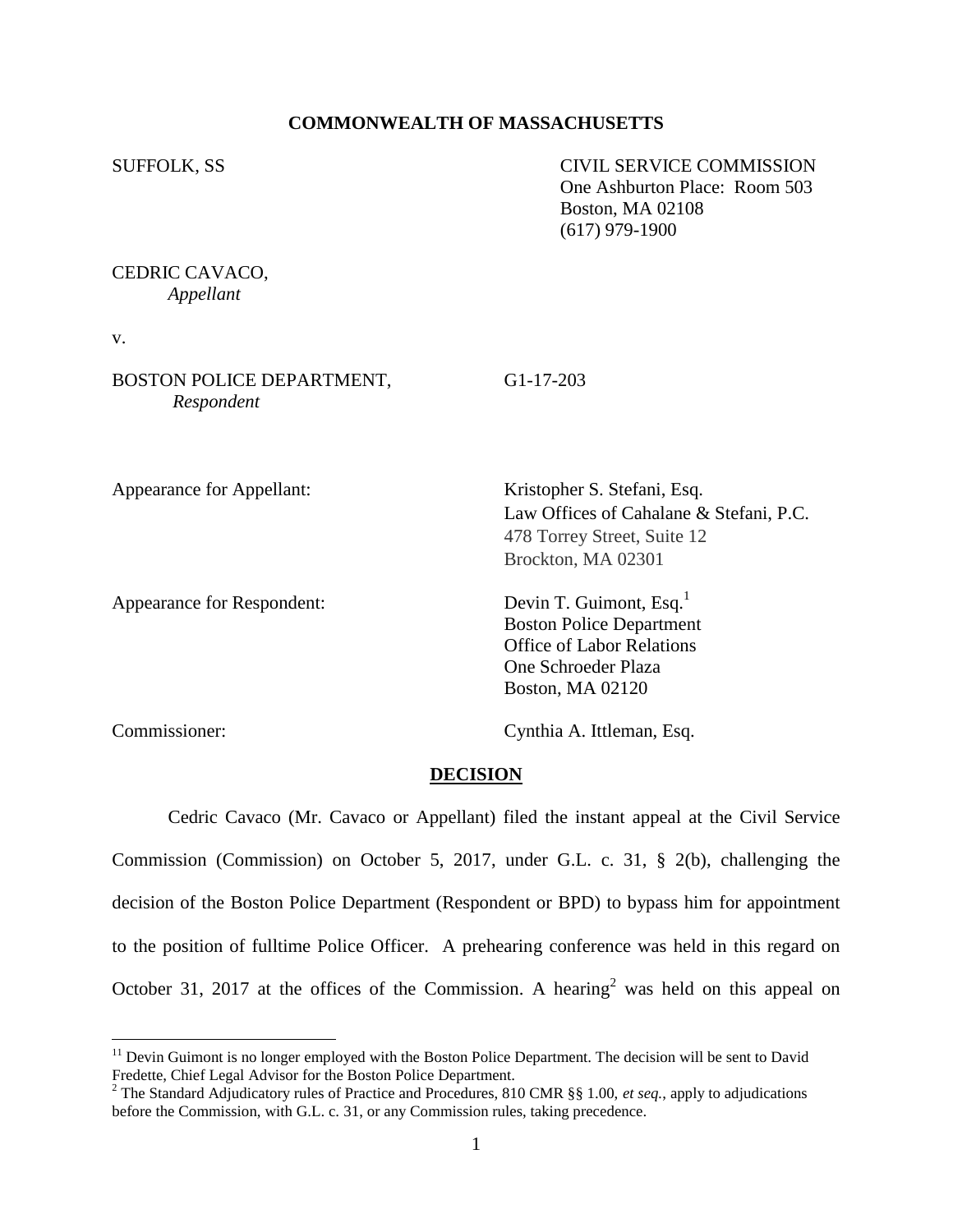January 19, 2018 at the Commission. The hearing was digitally recorded and the parties received a CD of the proceeding.<sup>3</sup> The parties filed post-hearing briefs. The Respondent filed a reply to the Appellant's brief and the Appellant filed a sur-reply. For the reasons stated herein, the appeal is denied.

# **FINDINGS OF FACT**

Twelve (12) exhibits were entered into evidence at the hearing and one (1) was ordered produced at the hearing and was filed post-hearing, for a total of thirteen (13) exhibits.<sup>4</sup> This included six (6) Joint Exhibits (Jt.Ex./s), five (5) Respondent's Exhibits (R.Ex./s) and two (2) Appellant's Exhibits (A.Ex./s). Based on these exhibits, the testimony of the following witnesses:

# *Called by the Appointing Authority:*

- Detective Gloria Kinkead (Det. Kinkead), Recruit Investigations Unit (RIU)
- Nancy Driscoll, Director of Human Resources, BPD

#### *Called by Appellant:*

 $\overline{a}$ 

• Cedric Cavaco, Appellant;

and taking administrative notice of all matters filed in the case; pertinent statutes, regulations, policies, stipulations and reasonable inferences from the credible evidence; a preponderance of the evidence establishes the following:

1. The Appellant is an African American / Cape Verdean male who, at the time of the 2018 hearing, was in his late twenties. He speaks Cape Verdean Creole and some Portuguese. The Appellant began dating his future wife in 2011. They were married in 2014 and have

 $3$  If there is a judicial appeal of this decision, the plaintiff in the judicial appeal would be obligated to supply the court with a transcript of this hearing to the extent that he/she wishes to challenge the decision as unsupported by the substantial evidence, arbitrary and capricious, or an abuse of discretion. If such an appeal is filed, this CD should be used to transcribe the hearing.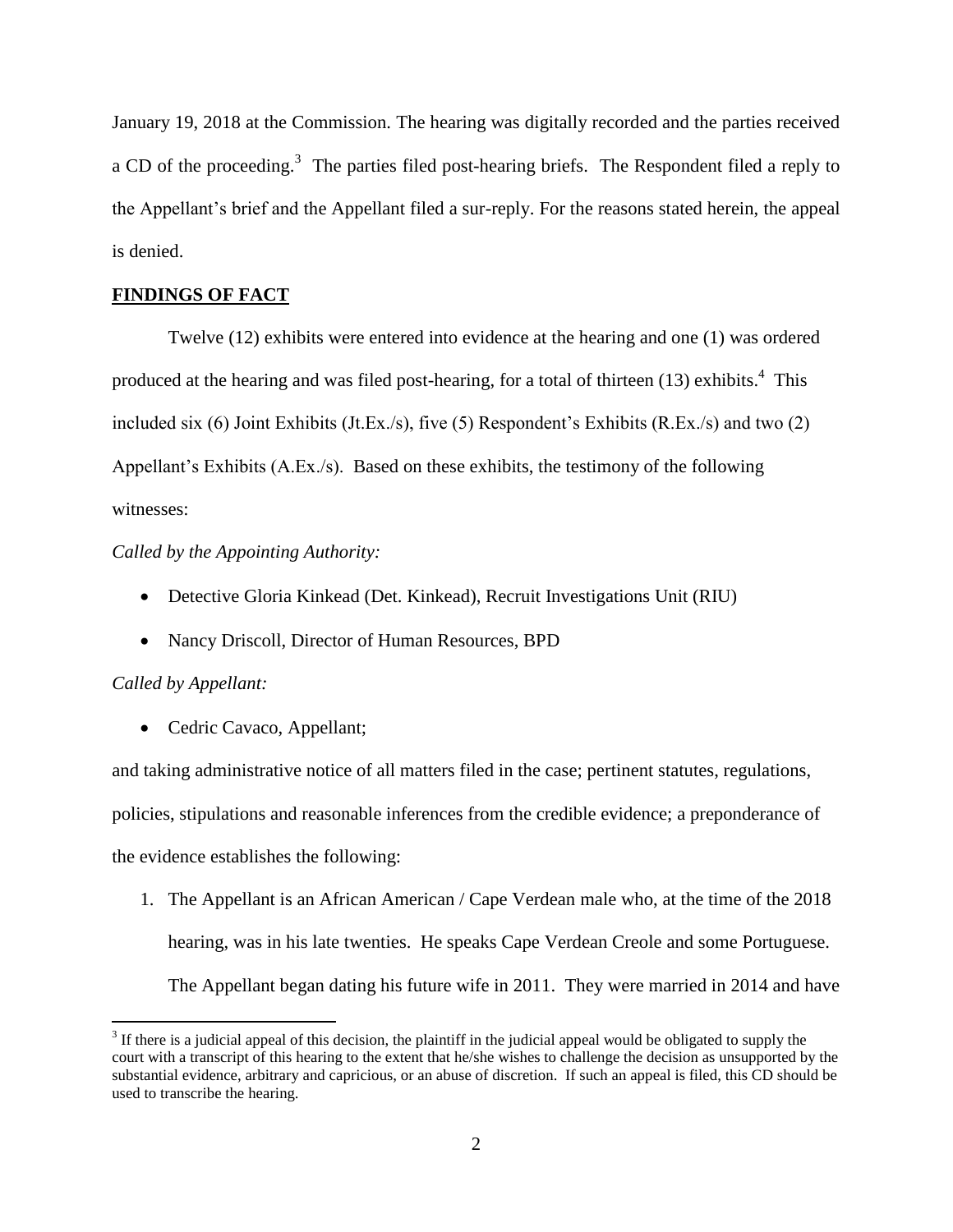a child. The Appellant has volunteered for a religious charity and for a Cape Verdean community organization. After struggling in college, the Appellant earned an Associate's degree in 2011 and then a Bachelor's degree in criminal justice in 2014. Between 2014 and when he applied to the BPD, the Appellant worked at a large bank in Quincy, where he had been promoted and had no record of discipline. While working at the bank, the Appellant sought employment at a number of law enforcement-related jobs. The Appellant obtained a license to carry a firearm in 2016, which license was issued by the BPD. He has taken a training course for reserve police officers. (Testimony of Appellant; Jt.Ex. 1)

- 2. The Appellant took and passed the 2015 police officer exam. The Appellant was ranked 75th among those who those willing to accept employment. The state's Human Resources Division (HRD) issued Certification 04401 to the BPD in February and March of 2017 with the names and ranks of the candidates who passed the exam. (Stipulation)
- 3. On March 26, 2017, the Appellant signed and submitted his written application to the BPD. (Jt.Ex. 1) Det. Kinkead was assigned to review the Appellant's application and perform the Appellant's background investigation. (R.Ex. 2; Testimony of Kinkead) Det. Kinkead has been a detective for twenty (20) years and a member of the BPD for thirty (30) years. Although she has conducted numerous investigations through her many years at the BPD, this is the first time she was assigned to conduct background investigations of a number of candidates, including the Appellant. (Testimony of Kinkead)
- 4. During the background investigation, Det. Kinkead reviewed the Appellant's application, driving history, criminal record, employment history, credit history, residency, and personal and professional references. (R.Ex. 2; Testimony of Kinkead) These are the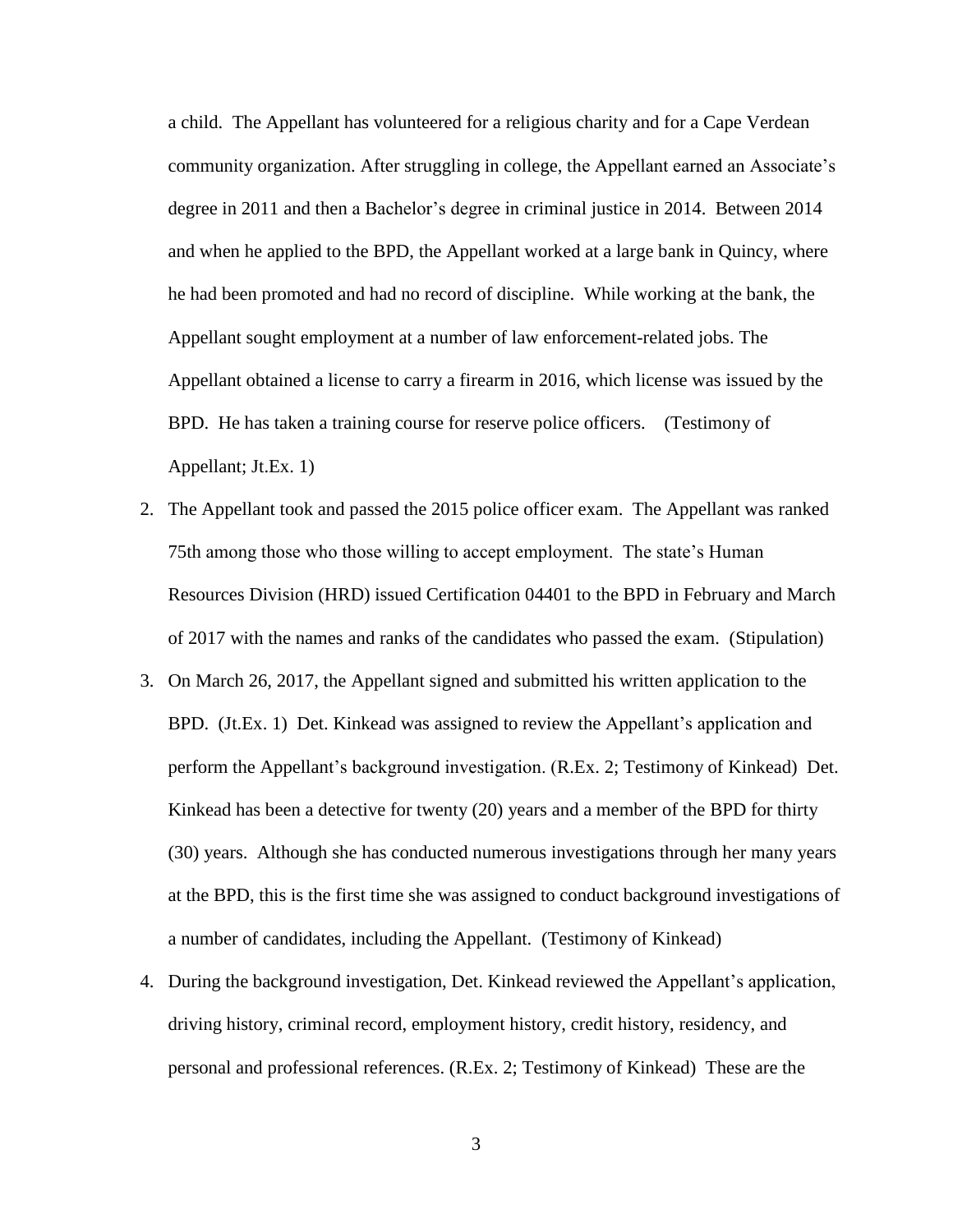same or similar investigative steps that Det. Kinkead employed in conducting all of the recruit background investigations to which she was assigned. (Testimony of Kinkead) Det. Kinkead also reviewed pertinent court records relating to the Appellant. (R.Exs. 2 and 3)

- 5. The BPD employment application asks candidates to provide information regarding any law enforcement jobs they have applied for and the results of their application. The Appellant listed a number of law enforcement jobs he applied to between 2014 and 2016, including his application to the Department in 2014. The Appellant indicated that he had not been hired by the law enforcement employers and that he failed the background check when he applied to the Department of Correction  $(DOC)^5$ . (Jt.Ex. 1) Det. Kinkead obtained a copy of the DOC investigator's background report. Det. Kinkead relied on the report because it was written by a Corrections Officer, who is obliged to provide accurate reports as assigned. (Testimony of Kinkead) The DOC investigator's report indicates, in part, that she spoke directly with knowledgeable people who worked with the Appellant at a retail sporting goods store in 2009 and at a gas station in 2011 and that she obtained a police report relating to the Appellant in 2009. (R.Ex. 1)
- 6. The BPD employment application asks candidates for their employment history. The application also asks candidates if they have been terminated from employment. In response, the Appellant wrote that he had "shoplifted" a "few things" from his employer, a retail sporting goods store, where he worked from September to November in 2009, resulting in his termination. (R.Exs. 2 and 3; Jt.Ex. 1)

 $\overline{a}$ 

 $<sup>5</sup>$  The Appellant appealed his bypass by the DOC to the Commission. The Commission adopted the findings of a</sup> recommended decision of the DALA Magistrate who conducted the hearing in the case and found that the DOC had reasonable justification to bypass the Appellant. Cavaco v Department of Correction, Docket No. G1-14-22.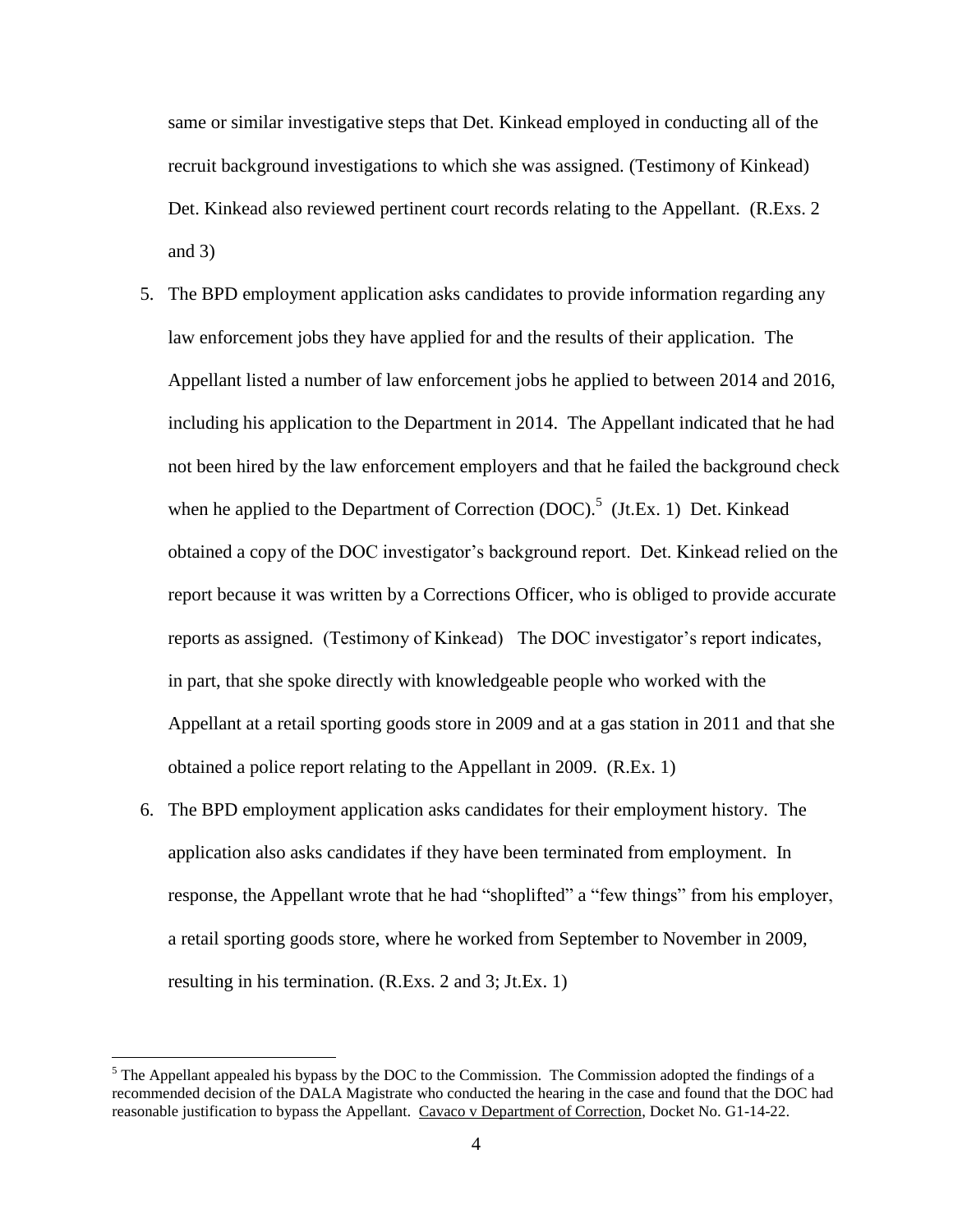- 7. On November 3, 2009, members of the local police department arrested the Appellant for shoplifting and larceny over \$250 for stealing retail items from his then-employer, the sporting goods store. (Jt.Ex. 3)
- 8. When confronted by the local police, the Appellant orally confessed to stealing from the sporting goods store. The Appellant provided a written confession later at the police station. The monetary value of the inventory Appellant had stolen was \$349.92. (Jt.Ex. 3)
- 9. The Appellant was subsequently charged in court with one count of shoplifting over \$100 in violation of G.L. c. 266, § 30A and one count of larceny over \$250 in violation of G.L. c. 266, § 30 (1), a felony. (Jt.Ex. 4) The shoplifting charge was dismissed at the request of the Commonwealth. (Jt.Ex. 5) The larceny charge was reduced to larceny under \$250, a misdemeanor. The Appellant admitted to sufficient facts in connection with the larceny charge, he was ordered to pay restitution, court costs and fines, and to stay away from the sporting goods store and the case was continued without a finding for six (6) months, ending in July 2010, following which the case was dismissed. (Jt.Ex. 5)
- 10. The Appellant was also terminated from a job at an athletic shoe company where he had worked from September 2015 to January 2016. In his application, the Appellant added,

Terminated for using an old Merchandise Gift Card that I obtained long before I started working at [the athletic shoe company] …. Used it Online in the Employee store, which I was not aware, could not be done until months later into my employment because I did not go through Orientation training and was not told it was not allowed to use a merchandise card as an employee .… (Id.)

Det. Kinkead contacted Ms. P at the athletic shoe store regarding the Appellant's employment there. (R.Ex. 2) Ms. P stated that company policy prevents her from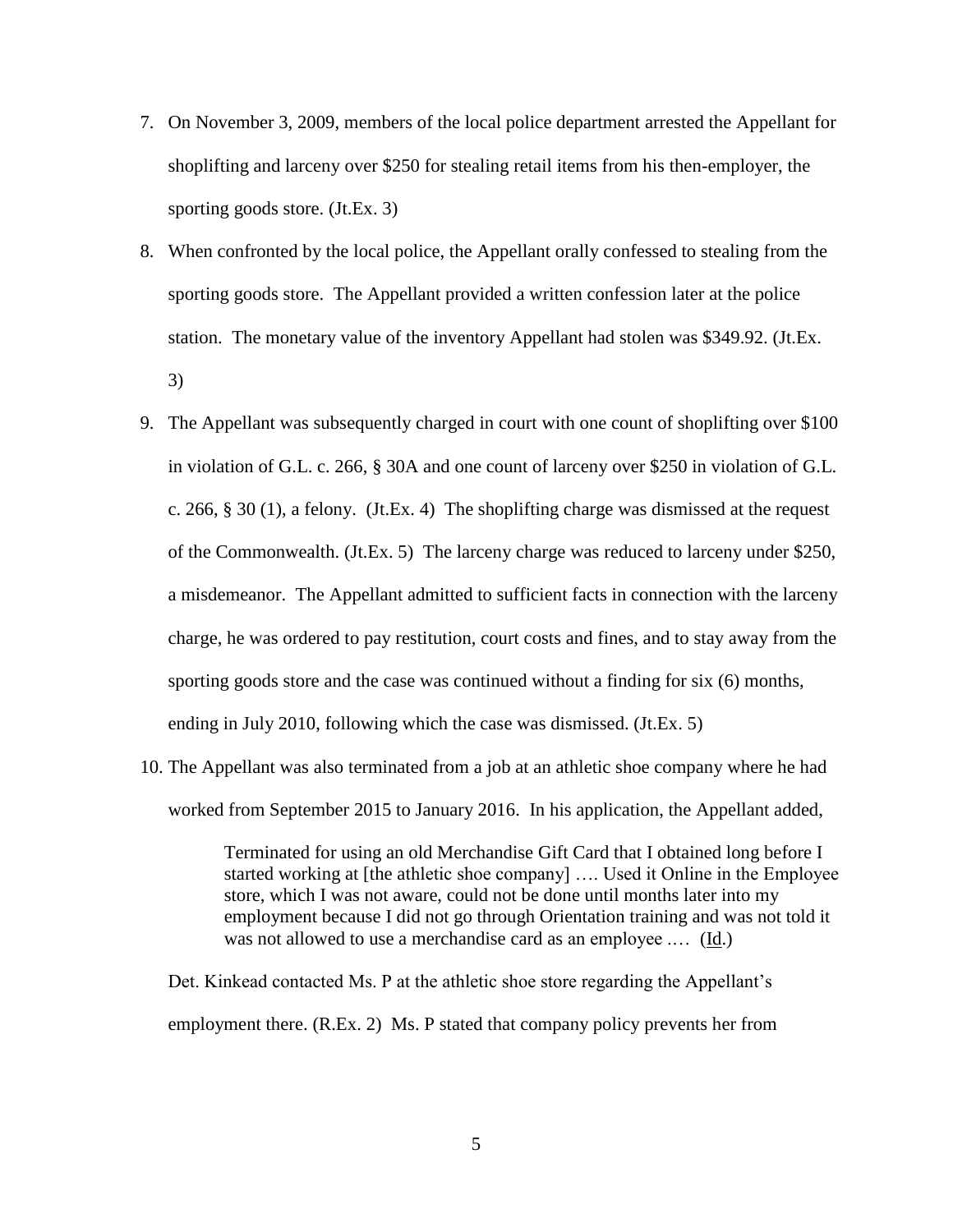providing details of the Appellant's employment other than to state that the Appellant was involuntarily terminated. (R.Ex. 2; Testimony of Kinkead)

- 11. The Appellant worked at a gas station from May 2011 to December 2011. (Jt.Ex. 1) When the Appellant applied for employment at the DOC, the gas station owner told the DOC investigator that the Appellant was a poor employee and alleged that the Appellant attempted to steal the laptop of a fellow employee. (R.Ex. 1) Det. Kinkead did not discuss these allegations with the Appellant. (Testimony of Kinkead) The Appellant credibly testified at the Commission hearing that this was the first time he has been told of this allegation and that he was not disciplined in this regard. (Testimony of Appellant)
- 12. The BPD application also asks candidates if they have been sued. The Appellant checked "yes" and provided the two (2) court docket numbers for the lawsuits filed in or about 2011 in which he was involved (one a civil action and one for supplementary process) and the case captions indicated that the plaintiff was an insurance company and the Appellant was the defendant. (Jt.Ex. 1) The Appellant did not disclose in his application that the plaintiff insurance company had insured the sporting goods store where the Appellant had worked and was fired for shoplifting, that the insurance company paid the store for its inventory losses and assumed the legal right to sue the Appellant to recoup the insurance company's loss. However, at the Commission hearing, the Appellant provided the dockets for the civil court litigation. The Appellant was represented by counsel in the civil litigation. The court dockets indicate that the plaintiff was the insurance company for the sporting goods store where the Appellant had worked, that the insurance company alleged it had sustained \$45,562 in damages and that in 2013 the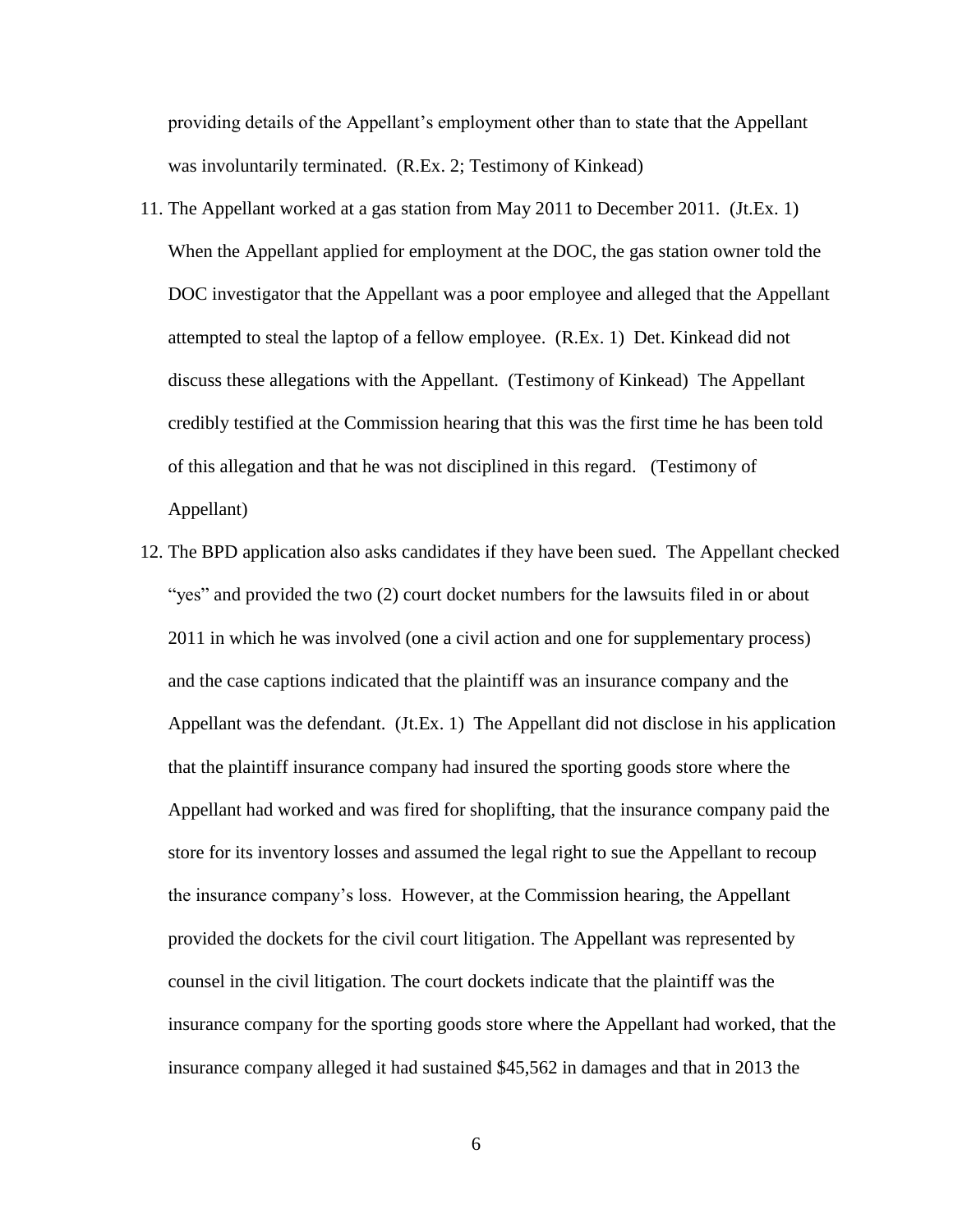parties agreed to settle the case by having the Appellant pay the plaintiff \$7,500. (Jt.Ex. 1; A.Ex. 1) The litigation continued until the Appellant issued a check for \$5,175 to plaintiff's counsel on June 15, 2017, at which time the Appellant was applying for employment at BPD. (A.Ex. 1; R.Ex. 4 and Jt.Ex. 1)

- 13. After completing her background investigation, Det. Kinkead drafted a Privileged and Confidential Memorandum ("PCM") with her findings, which is standard practice for each applicant investigation. (Testimony of Kinkead; R.Ex. 2)
- 14. Det. Kinkead submitted her PCM for the Appellant to her Superior Officer, Sgt. Det. Lucas Taxter, who submitted it to the BPD Director of Human Resources, Nancy Driscoll. (Testimony of Kinkead and Driscoll)
- 15. Det. Kinkead presented her investigative findings and PCM at the Appellant's initial roundtable discussion, which included Dep. Supt. Walcott, Sgt. Det. Taxter, Diversity Officer Gaskins, Attorney Taub and Ms. Driscoll. (Testimony of Kinkead and Driscoll*)* The roundtable can advance a candidate in the appointment process, recommend that a candidate by bypassed, and, in some scenarios, request that the investigating detective obtain further information regarding a candidate. (Testimony of Driscoll)
- 16. Following the Appellant's initial roundtable, the roundtable asked Det. Kinkead to obtain further information regarding the 2009 theft incident at the sporting goods store where the Appellant had worked. (Id.) Det. Kinkead contacted the owner of the sporting goods store and the store manager. The owner who told Det. Kinkead that he noticed an "uptick in his merchandise loss for about 30 days", that "he and his manager [name redacted] started tracking the dates and times of the merchandise loss", they "devised a plan to have a managers (sic) meeting" during which the Appellant took items from the store and put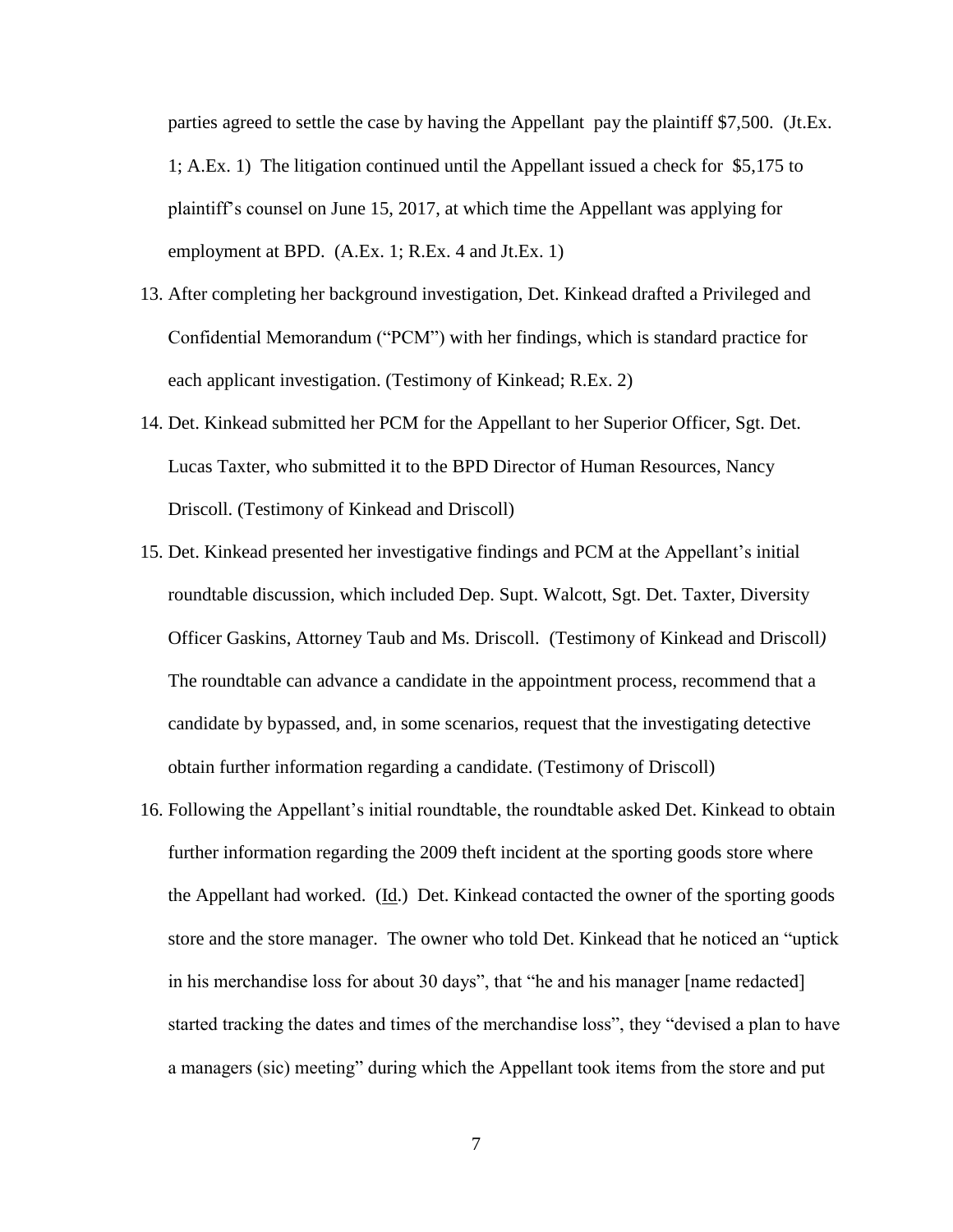them in his car, the owner called the police and the Appellant was arrested, and the owner conducted a merchandise inventory analysis that indicated that the loss was approximately \$30,000. (Testimony of Driscoll and Kinkead; R.Ex. 3)

- 17. A second roundtable was held to consider the Appellant's candidacy in light of the additional information obtained by Det. Kinkead. (Testimony of Driscoll) After considering all aspects of Appellant's application, the roundtable recommended that the BPD bypass the Appellant because of concerns regarding the criminal and employment misconduct discovered in his background (Testimony of Driscoll; Jt.Ex. 6)
- 18. The BPD Recruit Investigations Unit, Standard Operating Procedures (SOP) include an attachment entitled "Exclusions and Timeframe Guidelines", which provides a list of nine (9) items that may exclude a candidate from being selected. This list includes, for example, a felony conviction; a felony CWOF ("juvenile & adult. Check with supervisor"); an OUI within the last ten years; a 209A restraining order involving domestic violence ("check with supervisor"); and one year residency prior to the exam. (Respondent Post-Hearing Exhibit) The list states that it is not "exhaustive", that each candidate is to be assessed on a case by case basis, and that "[a]ny of the [listed factors] could exclude a person from the job. …" (Respondent Post-Hearing Exhibit)
- 19. By letter dated August 31, 2017, Ms. Driscoll informed the Appellant that he had been bypassed. This letter stated, in part,

… the [BPD] has significant concern with your criminal and employment history. While employed at [the sporting goods store], you were suspected of taking merchandise from the company without paying. It was subsequently confirmed that you had taken over \$250.00 of inventory and you were placed under arrest and charged with shoplifting and larceny; however, when explaining this incident in your application you reported that you had shoplifted by 'taking a few things.' … You were subsequently terminated from your position. …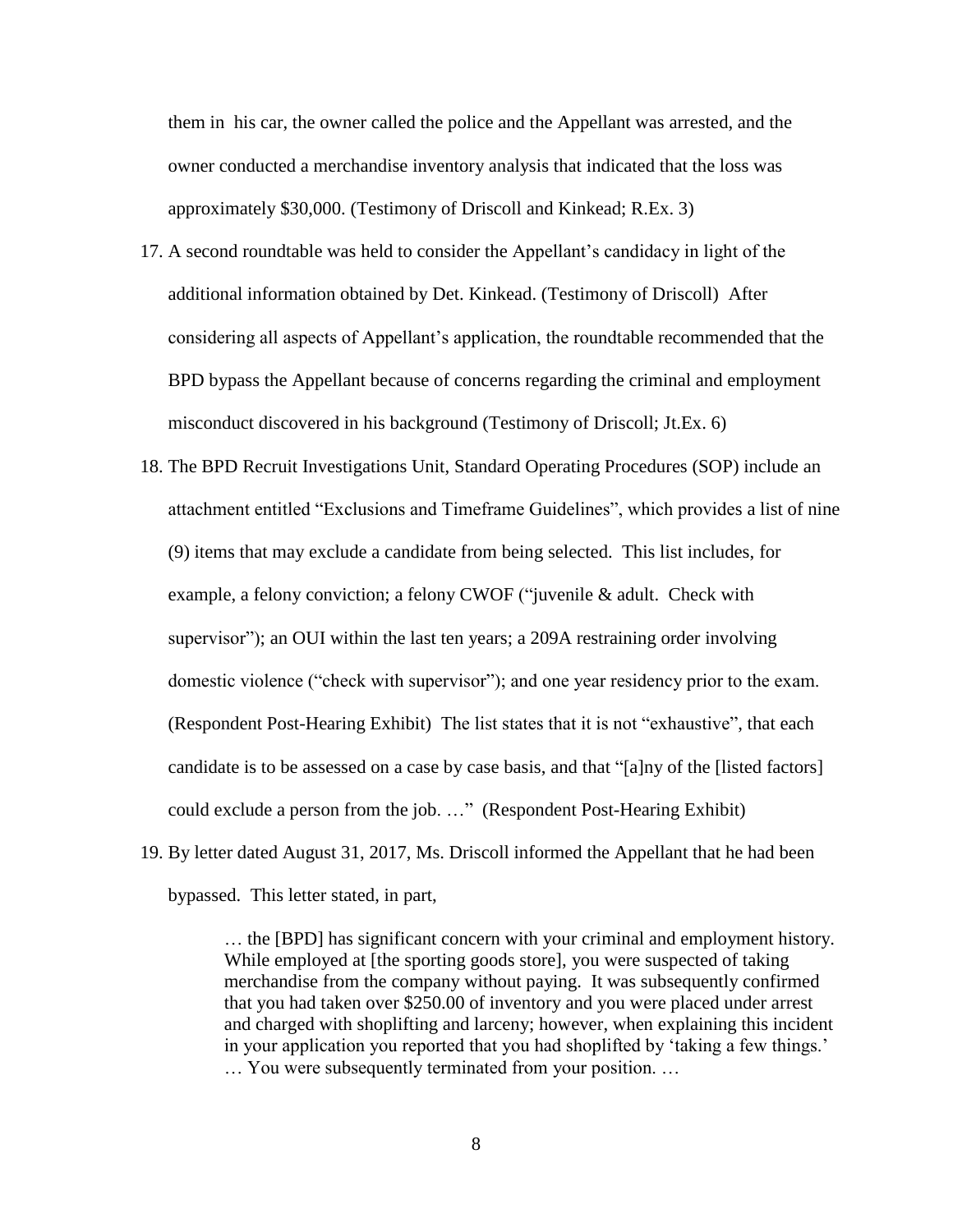Furthermore, when you worked for [the athletic shoe store] from [September 2015 to January 2016] you were involuntarily terminated for using a gift card online in an employee discounted website in violation of company policy.

Police officers must behave in a manner consistent with the laws that they are sworn to enforce in order to gain and preserve public trust, maintain public confidence, and avoid an abuse of power by law enforcement officials. Police officers are required to provide sound judgment … As a result, your inability to perform these job tasks deem you unsuitable for employment as a Boston police officer ….  $(Jt.Ex. 6)$ 

- 20. The BPD selected approximately 130 of the available candidates, six (6) of whom ranked below the Appellant. (Stipulation)
- 21. The Appellant timely filed the instant appeal. (Stipulation)

## *Applicable Law*

Upon an appeal of a bypass by a candidate for employment, the appointing authority has the burden of proving by a preponderance of the evidence that the reasons stated for the bypass are justified. Brackett v. Civil Serv. Comm'n, 447 Mass. 233, 241 (2006). Reasonable justification is established when such an action is "done upon adequate reasons sufficiently supported by credible evidence, when weighed by an unprejudiced mind, guided by common sense and correct rules of law." Comm'rs of Civil Serv. v. Mun. Ct., 359 Mass. 211, 214 (1971)(quoting Selectmen of Wakefield v. Judge of First Dist. Ct. of E. Middlesex, 262 Mass. 477, 485 (1928)).

An appointing authority may use any information it has obtained through an impartial and reasonably thorough independent review as a basis for bypass. *See* City of Beverly v. Civil Serv. Comm'n, 78 Mass.App.Ct. 182, 189 (2010). In its review, the commission is to "find the facts afresh, and in doing so, the commission is not limited to examining the evidence that was before the appointing authority." Id. at 187 (quoting City of Leominster v. Stratton, 58 Mass.App.Ct. 726, 728, *rev. den.,* 440 Mass. 1108 (2003)). However, the commission's work "is not to be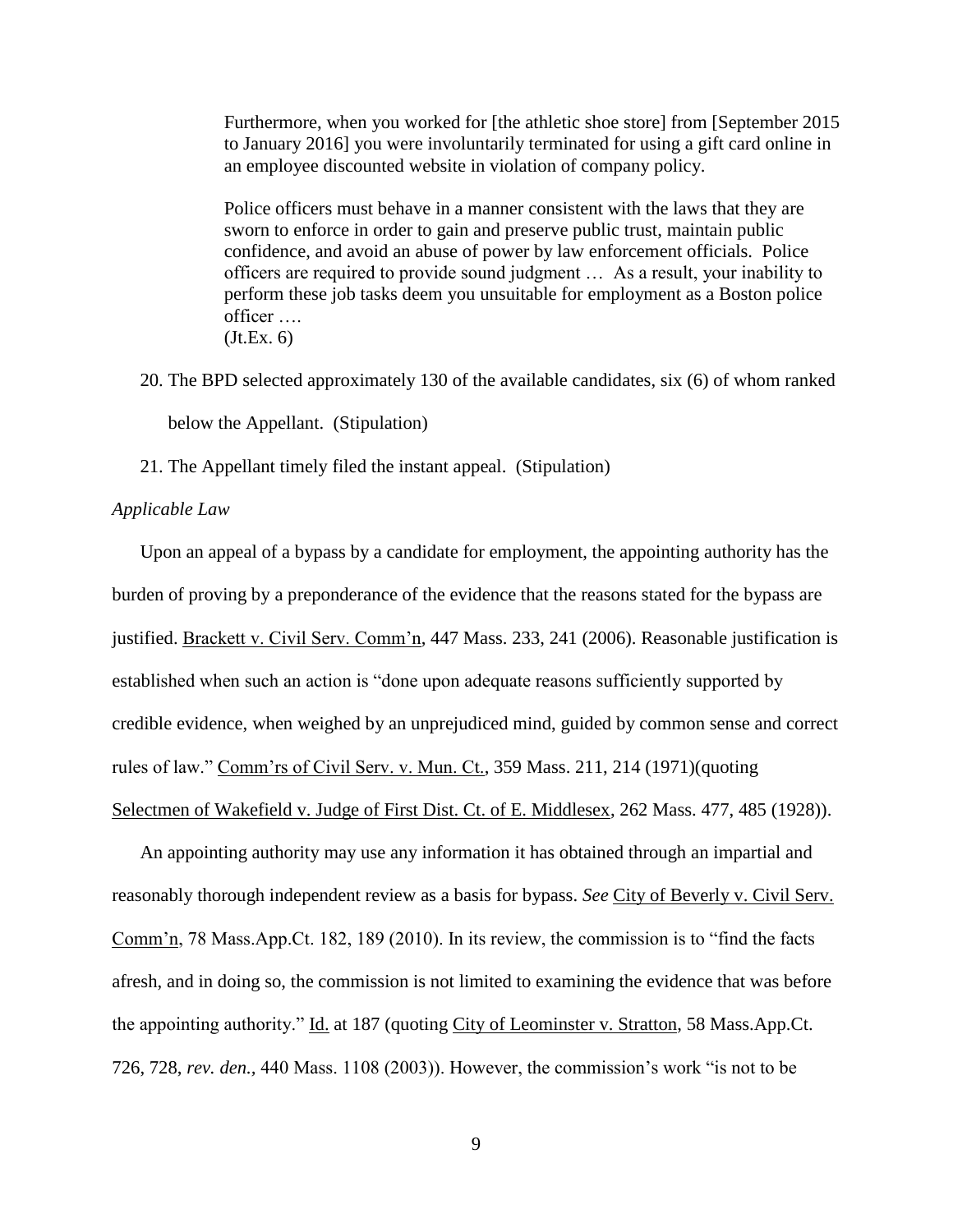accomplished on a wholly blank slate." Falmouth v. Civil Serv. Comm'n, 447 Mass. 814, 823 (2006). Further, the commission does not ignore the previous decision of the appointing authority, but rather "decides whether there was reasonable justification for the action taken by the appointing authority in the circumstances found by the commission to have existed when the appointing authority made its decision." Id. at 824 (quoting Watertown v. Arria, 16 Mass.App.Ct. 331, 334, *rev. den.*, 390 Mass. 1102 (1983)).

Therefore, in deciding an appeal, the commission "owes substantial deference to the appointing authority's exercise of judgment in determining whether there was reasonable justification" for the bypass. Beverly, 78 Mass.App.Ct. at 188. The Commission should not substitute its own judgment for that of an appointing authority. Id. (citing Sch. Comm'n of Salem v. Civil Serv. Comm'n, 348 Mass. 696, 698-99 (1965)); Debnam v. Belmont, 388 Mass. 632, 635 (1983); Comm'r of Health & Hosps. of Boston v. Civil Serv. Comm'n, 23 Mass.App.Ct. 410, 413 (1987)). Rather, the Commission is charged with ensuring that the system operates on "basic merit principles." Mass. Ass'n of Minority Law Enforcement Officers v. Abban, 434 Mass. 256, 259 (2001).

The deference that the Commission owes to the appointing authority is "especially appropriate" in respect to the hiring of police officers. Beverly, 78 Mass.App.Ct. at 188. The Commission is mindful of the standard of conduct expected of officers of the law. *See* Dumeus v. Boston Police Dep't, 24 MCSR 124 (2014) (finding that a police officer must be a model of good citizenship). An officer of the law "carries the burden of being expected to comport himself or herself in an exemplary fashion." Mclsaac v. Civil Serv. Comm'n, [38 Mass. App. Ct. 473,](http://sll.gvpi.net/document.php?id=sjcapp:38_mass_app_ct_473) 474 (1995). Police officers "voluntarily undertake to adhere to a higher standard of conduct than that imposed on ordinary citizens." Attorney General v. McHatton, [428 Mass. 790,](http://sll.gvpi.net/document.php?id=sjcapp:428_mass_790) 793 (1999).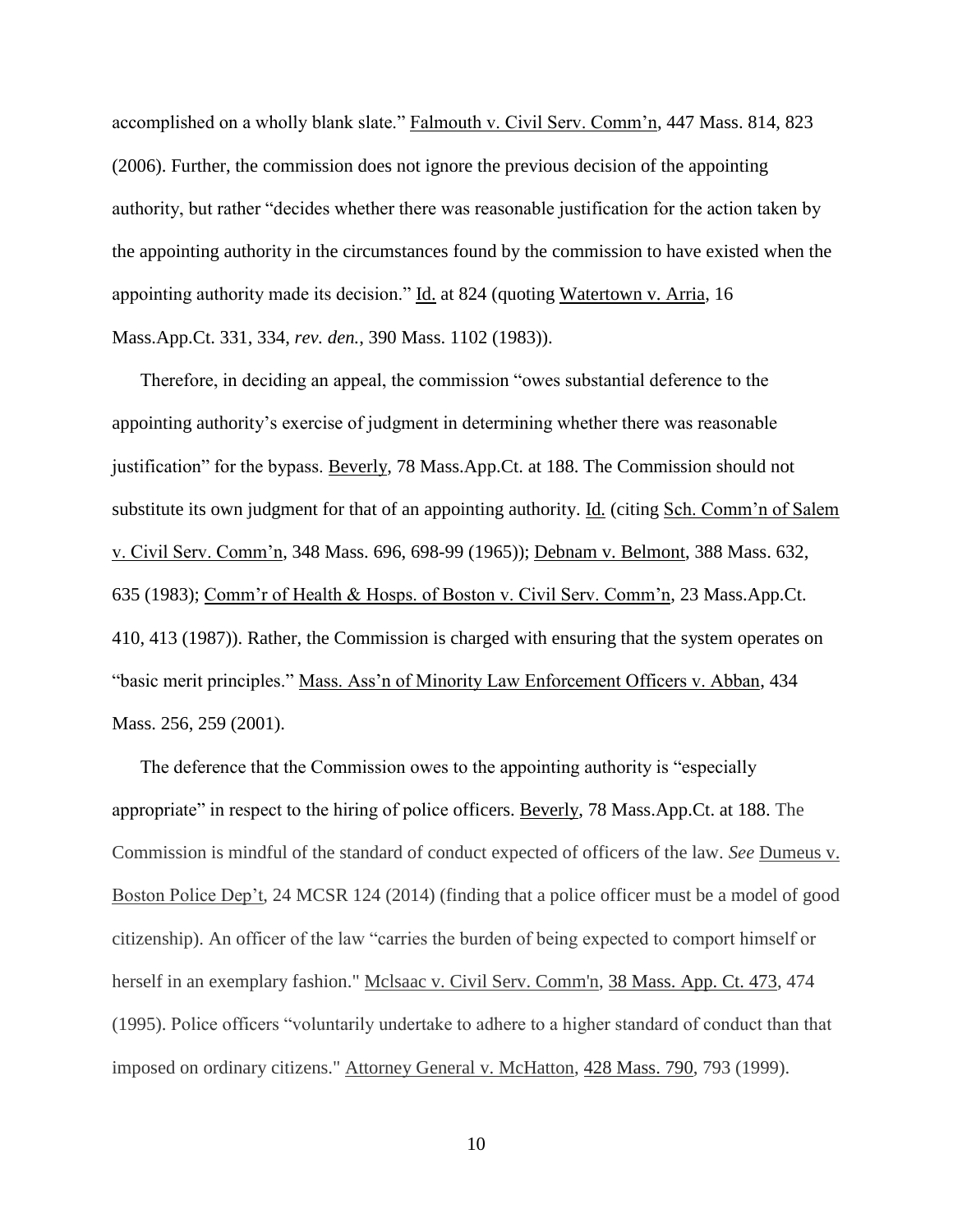Therefore, the appointing authority can give some weight to an applicant's criminal record when making its hiring decisions. Thames v. Boston Police Dep't, 7 MCSR 125, 127 (2004).

G.L. c. 41, § 96A provides that "[n]o person who has been convicted of any felony shall be appointed as a police officer of a city, town or district." Id. The charge of larceny can be a misdemeanor or larceny depending on the dollar value of the items taken. G.L. c. 266, s.30. In 2009, the theft of items valued less than \$250 constituted a misdemeanor. A continuance of a criminal case without a finding (CWOF) is defined by the Massachusetts Court System Glossary as follows,

In a criminal case, if a judge finds there is enough evidence to support a finding of guilt, he or she can continue the case for a period of time without making a guilty finding. The charges will be dismissed without a finding of guilt at the end of that period if the defendant complies with any conditions imposed. … (Id., Administrative Notice, [http://www.mass.gov/courts/selfhelp/court](http://www.mass.gov/courts/selfhelp/court-basics/glossary.html)[basics/glossary.html,](http://www.mass.gov/courts/selfhelp/court-basics/glossary.html) 1/30/17)

#### *Analysis*

The BPD has established by a preponderance of the evidence that it had reasonable justification to bypass the Appellant in connection with the events on which the BPD relied except that it did not establish by a preponderance of the evidence that it had reasonable justification to bypass the Appellant for allegedly taking the laptop of a co-worker at the gas station where he had worked in 2011 since there is no indication that the Appellant was disciplined therefor, he continued to work at the gas station thereafter, the investigator did not afford the Appellant the opportunity to address the allegation, and the Appellant credibly stated that he had not been told about such allegation previously.

The BPD bypass letter to the Appellant in this regard was based on both his criminal record and his employment history.A police department may consider a candidate's criminal record since the community places its trust in police officers to adhere to the law themselves and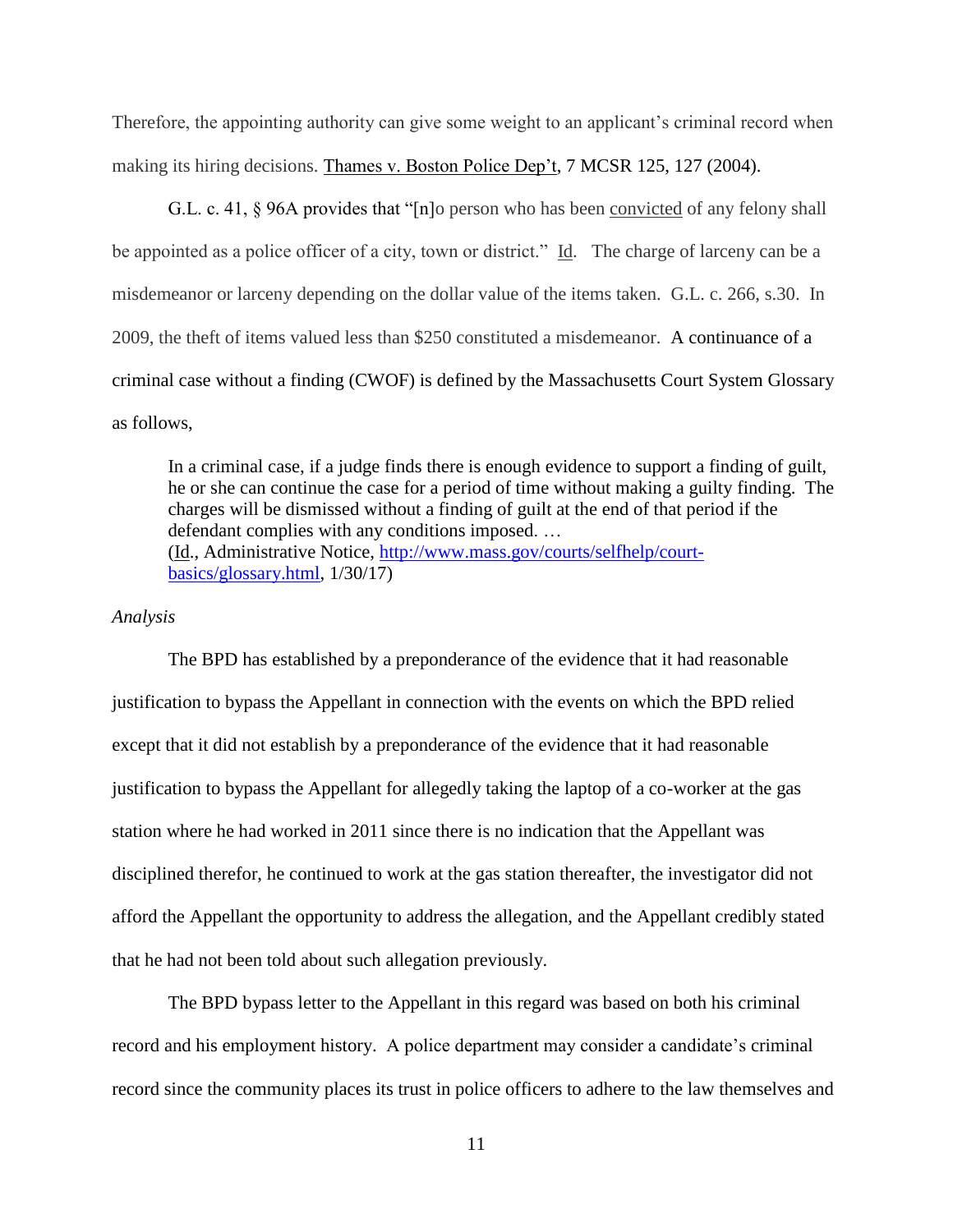uphold the laws the officer enforces. The position of a police officer is one of "special public trust." Police Comm'r of Boston v. Civil Serv. Comm'n, 22 Mass. App. Ct. 364, 372 (1986). In seeking employment by the public, "[police officer candidates] implicitly agree that they will not engage in conduct which calls into question their ability and fitness to perform their official responsibilities." Id*.* at 370-71. "Prior misconduct has frequently been a ground for not hiring or retaining a police officer." City of Cambridge v Civil Service Commission, 43 Mass.App.Ct. at 305. "Such is the level of public trust placed in a police officer that nearly any public indiscretion could be regarded as conduct unbecoming a police officer." Thames v. Boston Police Dep't, Docket No. G-02-82 (2004) (*citing* School Comm. of Brockton v. Civil Serv. Comm'n*.*, 43 Mass.App.Ct. 486, 491-92 (1997)). In view of the trust placed in a police officer, the BPD was justifiably concerned that the Appellant repeatedly admitted to police that he stole merchandise from his employer and was ultimately charged with larceny under \$250, a misdemeanor.

When considering criminal conduct short of a felony conviction, an appointing authority must consider candidates by taking account of "... the amount of time that has passed since the misconduct occurred, the nature of the offense, and evidence of the candidate's subsequent record . . . ." Hardnett v. Town of Ludlow, Docket No. G1-11-239 (2012). With respect to the passage of time since the occurrence of prior misconduct, the Commission has stated that, depending on circumstance, "it [is] within the [Appointing Authority's] discretion to find that the Appellant's improvements, while laudable, do not outweigh his earlier transgressions, at least at [the time of the application]." Lancaster v. Boston Police Dep't*,* Docket No*.* G1-15-72 (2015). The Appellant was previously bypassed for a law enforcement position with the DOC in 2013 based, in part, on the same criminal misconduct at issue in the instant case. Cavaco v. Dep't of Correction*,* Docket No. G1-14-22 (2014). In addition to the 2009 criminal misconduct, the DOC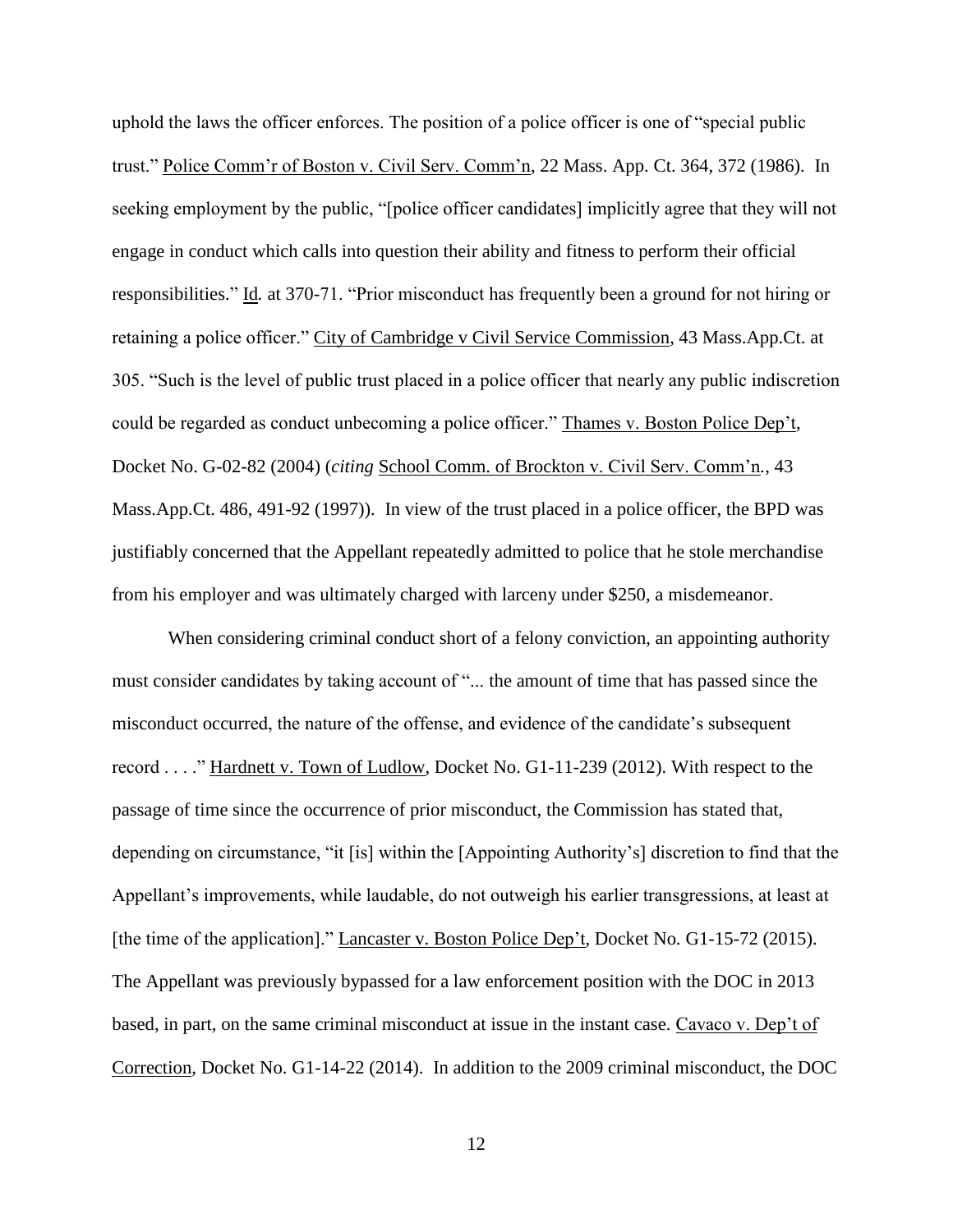also cited Appellant's poor driving record in support of its decision to bypass Appellant. Id*.* The Commission upheld Appellant's bypass. With respect to Appellant's 2009 criminal misconduct, the Commission's decision stated,

The Appellant admitted at hearing that he committed the crimes of shoplifting and larceny by stealing merchandise from his employer's store. Although the larceny case was continued without a finding and both cases were ultimately dismissed, the fact that the Appellant would steal from an employer is especially troubling. It calls into question the Appellant's ability to conform his behavior to the law and reflects immaturity, and bad judgment. (Id.)

In the present instance, the BPD was similarly justified in bypassing Appellant based on his prior criminal misconduct.

The evidence in this instance indicates that Appellant admitted, at the time of the incident and at the Commission hearing, to stealing merchandise from his employer in 2009. The value of the stolen merchandise found in Appellant's car at the scene of the arrest was nearly \$350. The Appellant was charged criminally with shoplifting and larceny in an amount over \$250, the latter constituting a felony. *See, e.g.,* Public Employee Retirement Admin. Comm'n v. Bettencourt, 474 Mass. 60, 75, fn. 25, (2016). Although the Appellant was not convicted of a felony, and each charge was eventually dismissed (the larceny charge was reduced to larceny under \$250, he admitted to sufficient facts and the criminal case was continued without a finding before dismissal), the Appellant repeatedly admitted to the theft. The BPD considered the conduct underlying criminal charges to be significant and it may do so even where the charges are later continued without a finding and dismissed. As the Commission's decision noted with respect to the exact criminal misconduct at issue here, the BPD considered "the fact that the Appellant would steal from an employer . . . especially troubling. It call[ed] into question the Appellant's ability to conform his behavior to the law and reflect[ed] immaturity, and bad judgment." Cavaco v Department of Correction*,* Docket No. G1-14-22.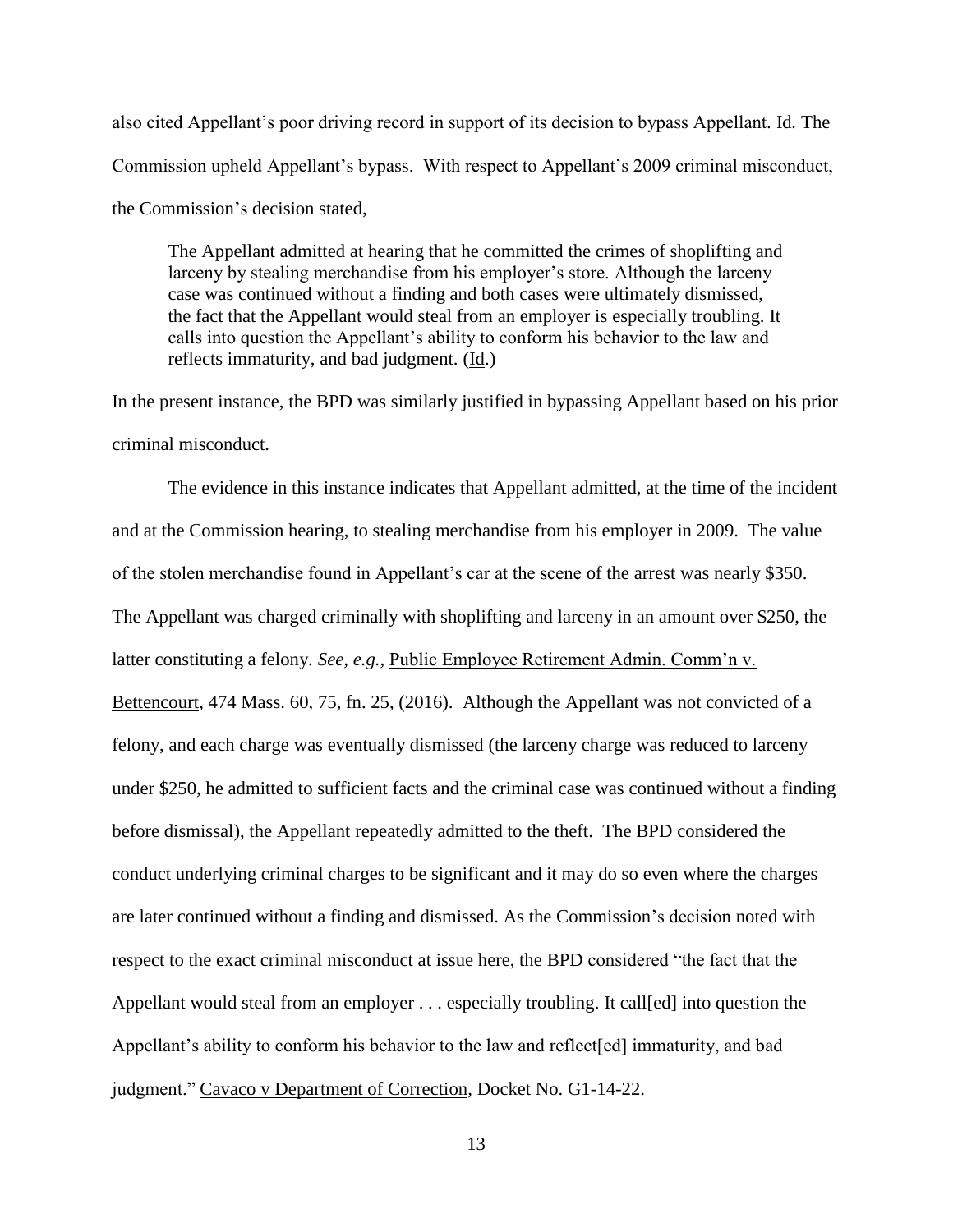The Commission has held that an admission to sufficient facts on a felony charge, on its own, is not a sufficient reason to bypass an individual for employment as a police officer. Finklea v. Boston Police Dep't, G1-15-70 (2017). Although the criminal charge against the Appellant in the present case began as a felony, it concluded as a misdemeanor larceny, to which the Appellant admitted to sufficient findings for a guilty finding and was continued without a finding for six (6) months and then dismissed. The Superior Court in Finklea upheld the Commission's determination regarding an admission to sufficient facts. Finklea v. Massachusetts Civil Service Comm'n*,* Sup. Ct. No. 1784CV00999 (Fahey, J., Feb. 9, 2018). Finklea is distinguishable from the instant appeal. First, the Superior Court noted that at the time of the continuance without a finding, Finklea "disputed the charges" brought against him, but accepted the continuance anyway. Id*.* There is no such indication here as the Appellant admitted to the criminal conduct at the scene of the arrest, subsequently in writing, and at the Commission hearing. Secondly, the court considered the Finklea incident "stale" at fourteen-years old (id.) while in the present instance, the Appellant's theft was just over seven years old at the time of his application, making it more probative of law-abiding character. Third, the Finklea court noted that the Department did not undertake a "reasonably thorough review of the circumstances" surrounding the incident in question. Id. In the present instance, the BPD requested further investigation of Appellant's 2009 thefts at an initial roundtable. Det. Kinkead followed up with the owner of the sporting goods store, who had personal knowledge of the thefts at issue and provided further details about the events, including that he had noticed a thirty (30)-day merchandise loss about that time, he noted the date and time of the losses, and that the merchandise loss was approximately \$30,000. Based on the information gleaned from reliable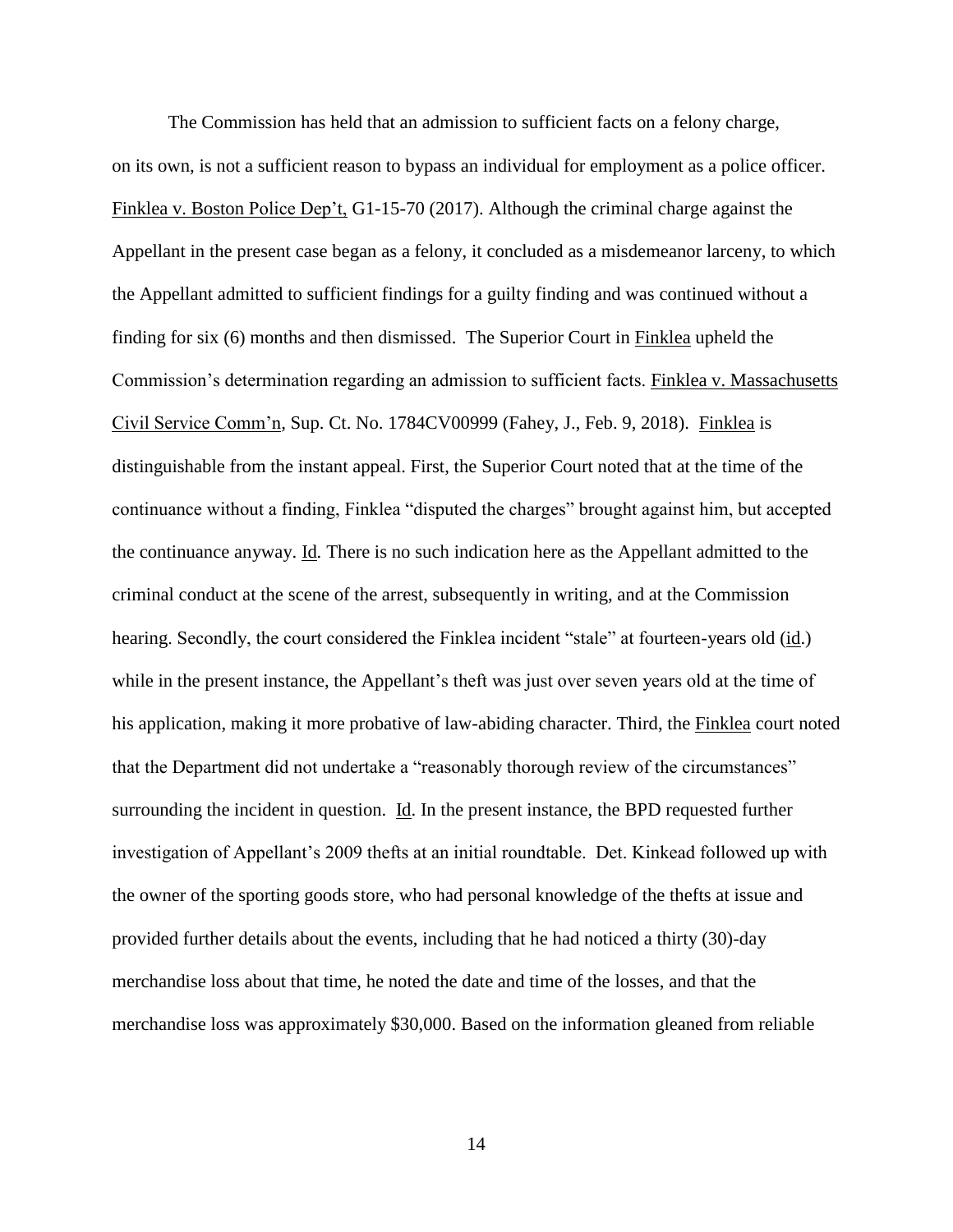documents and personal accounts gathered by Det. Kinkead, there was no doubt that Appellant had engaged in criminal misconduct at the time the BPD decided to bypass him.

The Appellant testified that his theft from the sporting goods store was an isolated incident. In addition, in his application to the BPD the Appellant downplayed the significance of the event, stating that he had just "taken a few things" from the store. In fact, the store owner informed the police on the day of Appellant's arrest that, based on the patterns of shrinkage, he had suspected the Appellant of stealing merchandise while unsupervised for some time. (Jt.Ex. 3). The owner's statements in this regard remained consistent in his description of these events several years later when speaking with Detective Kinkead during her background investigation. The court dockets in the record, offered by the Appellant, show that in 2011, after the Appellant was criminally charged and admitted to sufficient facts regarding his theft at the sporting goods store, the store's insurance company civilly sued the Appellant for the losses it incurred in covering the lost merchandise, alleging that the Appellant was responsible for a loss of \$45,562.84. The civil suits (the initial case, followed by supplementary process) remained open, as the Appellant noted on his BPD application, until he filled out the application. The court dockets also indicate that the matter was settled for \$7,500 and the case was finally closed in June 2017. The record also includes a copy of the June 15, 2017 check from the Appellant's attorney to the insurance company's attorney resolving the matter. Although this undermines that BPD's contention that the value of the store's loss attributable to the Appellant was \$30,000, it also indicates that the Appellant's misconduct and its ramifications are not stale.

The Appellant avers that the theft was a youthful mistake and that the BPD failed to take adequate account of the passage of time since the incident and intervening behavior indicating a reformed character. However, the Department performed a reasonably thorough review of the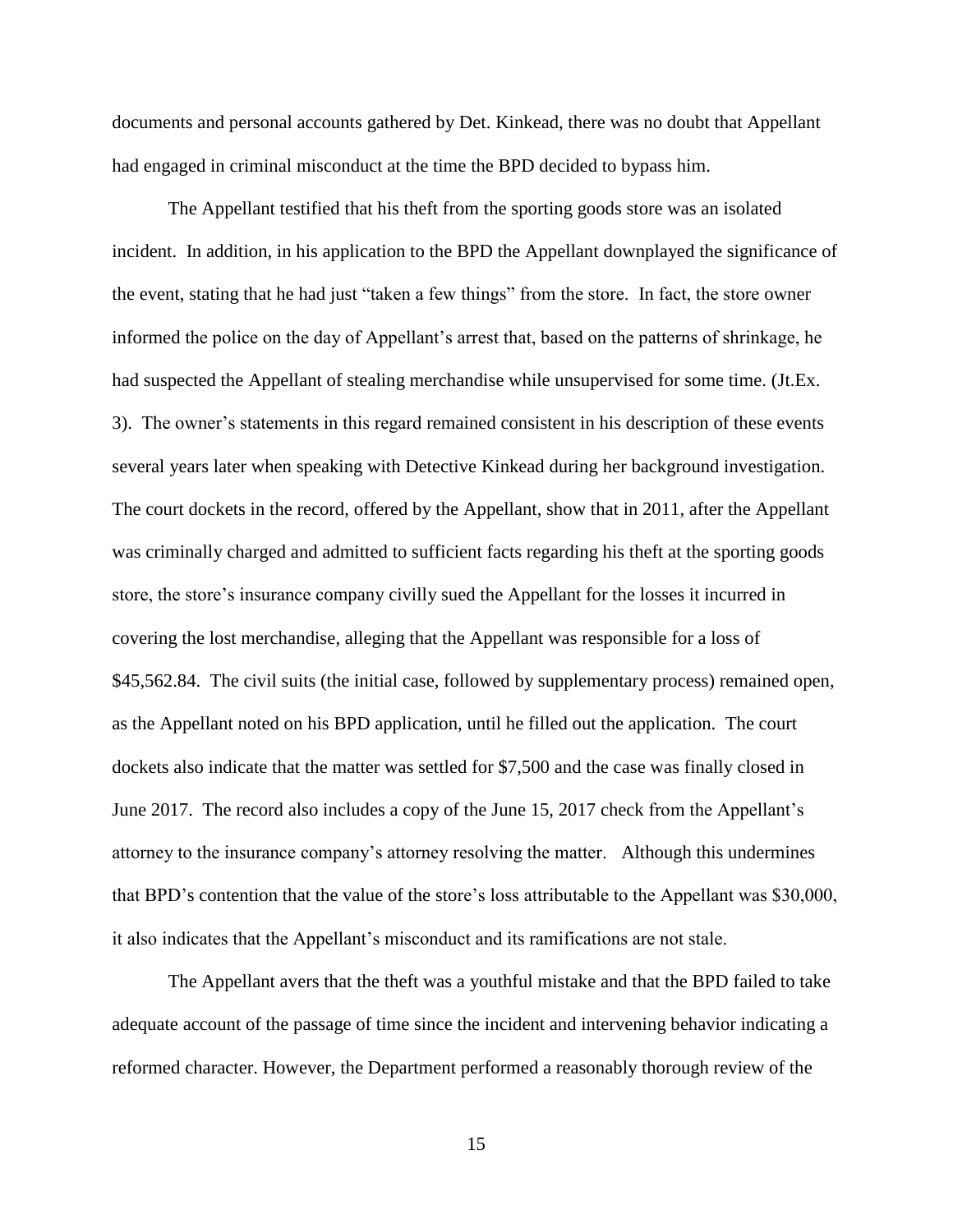Appellant, considering both the favorable and unfavorable aspects of his background before reaching its decision to bypass him. Furthermore, the BPD Department has the discretion to find that Appellant's prior serious transgressions were not outweighed by any claimed improvements in character in the intervening time. *See* Lancaster*,* Docket No. G1-15-72. The BPD had serious concerns about Appellant's fitness for appointment based on his previous criminal conduct, irrespective of claimed indications of an improved character.

The Appellant's personal history following the 2009 sporting goods store theft is not uniformly marked by improvement. As recently as 2016, the Appellant was terminated from his employment at an athletic shoe company for violating company policy. While this misconduct was not criminal, it shows further poor judgment and justification that the BPD was allowed to determine was conduct unbefitting a police officer, despite the passage of time and intervening life events. The BPD also based its decision to bypass the Appellant on the allegations of the owner of a gas station where the Appellant worked that the Appellant stole the laptop of a coworker. Det. Kinkead did not ask the Appellant about this alleged incident. In addition, the Appellant expressed credible surprise at this assertion at the Commission hearing, stating that he had never heard such an allegation and that he was not disciplined for the alleged misconduct. As a result, the allegation that the Appellant stole the coworker's laptop has not be established by a preponderance of the evidence.

The BPD also had reasonable justification to bypass the Appellant in regard to his employment history. The Appellant was terminated from both the sporting goods store in 2009 and the athletic shoe company in 2016. An appointing authority is entitled to consider negative aspects of a candidate's employment history in reaching its decision as to whether to appoint that candidate. *See* City of Beverly, 78 Mass. App. Ct. at 189-90 (2010); *see also* Henderson v. Civil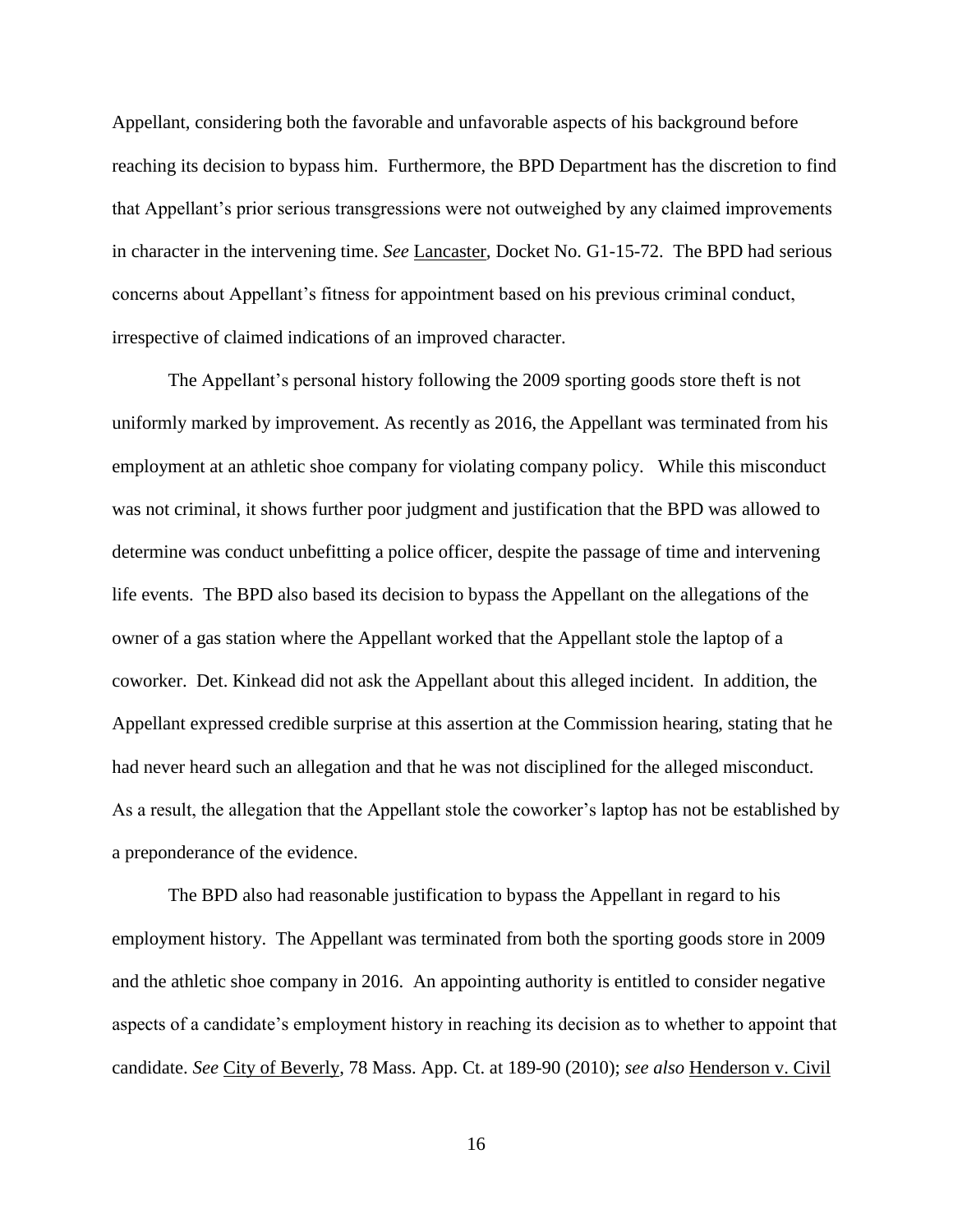Serv. Comm'n*,* 2016 Mass.App.Ct. Unpub. LEXIS 695 ("[W]ork history is . . . indisputably a proper consideration in evaluating applications [for public safety positions]."). This is the case even where the Applicant has been entirely candid about, and taken responsibility for, the employment misconduct at issue. *See, e.g.,* Desmaris v. Dep't of Correction, CSC No. G1-12-41 (2012). Here, the Appellant admitted that he was fired from the sporting goods store for theft but he did not accept responsibility for his termination from the athletic shoe company in 2016.

Finally, the Appellant avers that the BPD bypass violates the BPD's Recruit Investigations Unit, Standard Operating Procedures Guidelines since his conduct is not among those listed as possible reasons for bypass. The Guidelines are just that  $-$  Guidelines  $-$  as the text of the document states. They are not intended to be a finite list or a list indicating that a candidate with one of the background problems on the list is to be automatically bypassed in every instance and that determinations in this regard are to be determined on a case by case basis. Just because a candidate's misconduct is not specifically mentioned on the list does not mean that any other misconduct may not be considered by the BPD. For these reasons, the Appellant's argument in this regard lacks merit.

#### *Conclusion*

 For all the reasons stated herein, the appeal of Mr. Cavaco, Docket No. G1-17-203, is hereby *denied*.

 However, for the compelling public policy arguments in favor of giving more weight to the Appellant's more recent years of being a good citizen, as cited in the Concurring Opinion, the Commission is making this decision effective sixty days from the date of issue. (See Golden v. [Dep't of Correction,](https://www.mass.gov/doc/golden-michael-v-department-of-correction-5720/download) G1-19-198 (2020)) As in Golden, if the BPD ultimately decides that the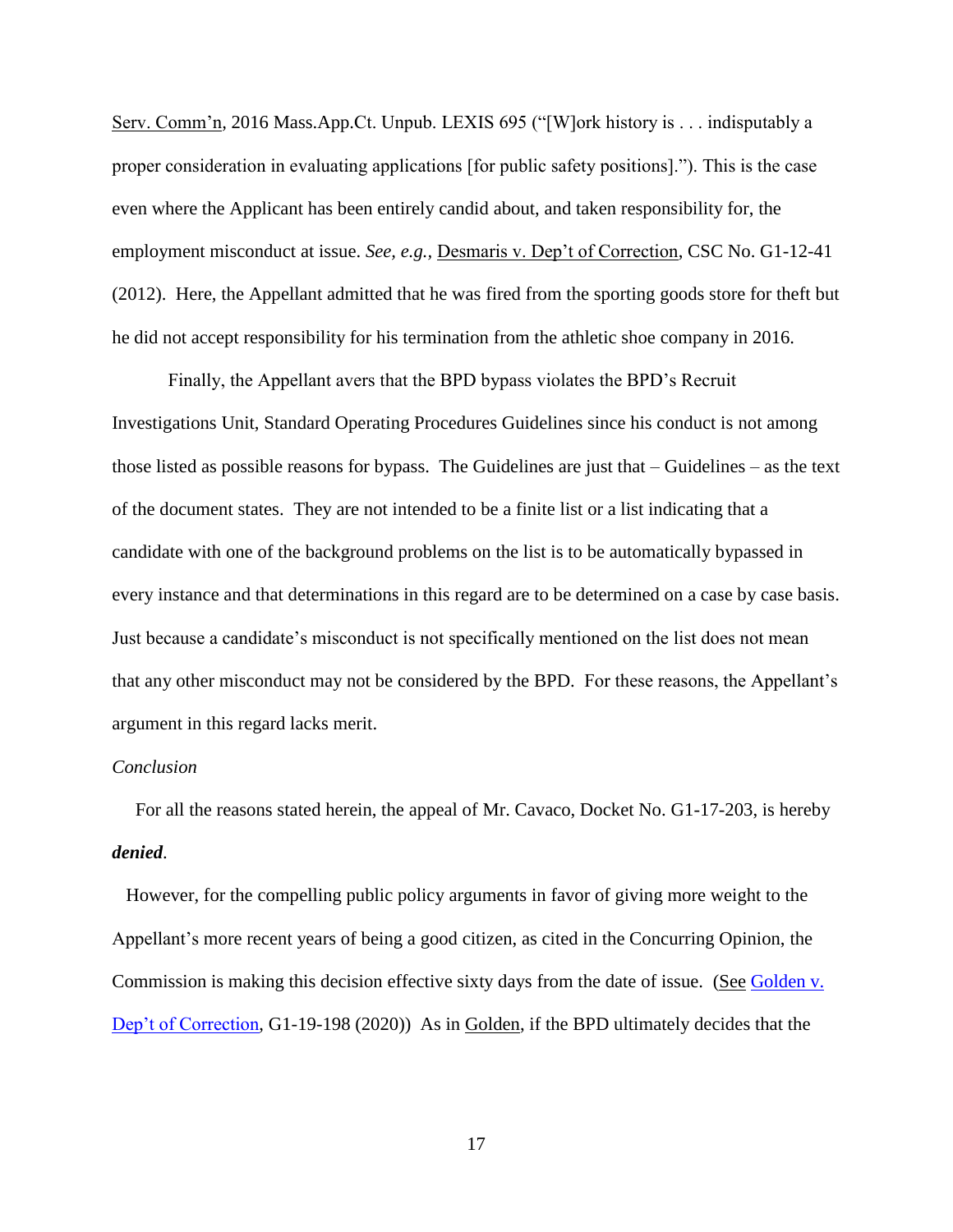Appellant, at a minimum, deserves a second look in a subsequent hiring cycle, the Commission

would grant the appropriate relief to facilitate that reconsideration.

Civil Service Commission

*/s/ Cynthia A. Ittleman* Cynthia A. Ittleman Commissioner

# By a vote of the Civil Service Commission (Bowman, Chairman; Camuso, Ittleman, Stein and Tivnan, Commissioners) on July 16, 2020.

Either party may file a motion for reconsideration within ten days of the receipt of this Commission order or decision. Under the pertinent provisions of the Code of Mass. Regulations, 801 CMR 1.01(7)(l), the motion must identify a clerical or mechanical error in this order or decision or a significant factor the Agency or the Presiding Officer may have overlooked in deciding the case. A motion for reconsideration does not toll the statutorily prescribed thirty-day time limit for seeking judicial review of this Commission order or decision.

Under the provisions of G.L c. 31, § 44, any party aggrieved by this Commission order or decision may initiate proceedings for judicial review under G.L. c. 30A, § 14 in the superior court within thirty (30) days after receipt of this order or decision. Commencement of such proceeding shall not, unless specifically ordered by the court, operate as a stay of this Commission order or decision. After initiating proceedings for judicial review in Superior Court, the plaintiff, or his / her attorney, is required to serve a copy of the summons and complaint upon the Boston office of the Attorney General of the Commonwealth, with a copy to the Civil Service Commission, in the time and in the manner prescribed by Mass. R. Civ. P. 4(d)

Notice to: Kristopher S. Stefani, Esq. (for Appellant) David Fredette, Esq. (for Respondent) Michele Heffernan, Esq. (for HRD)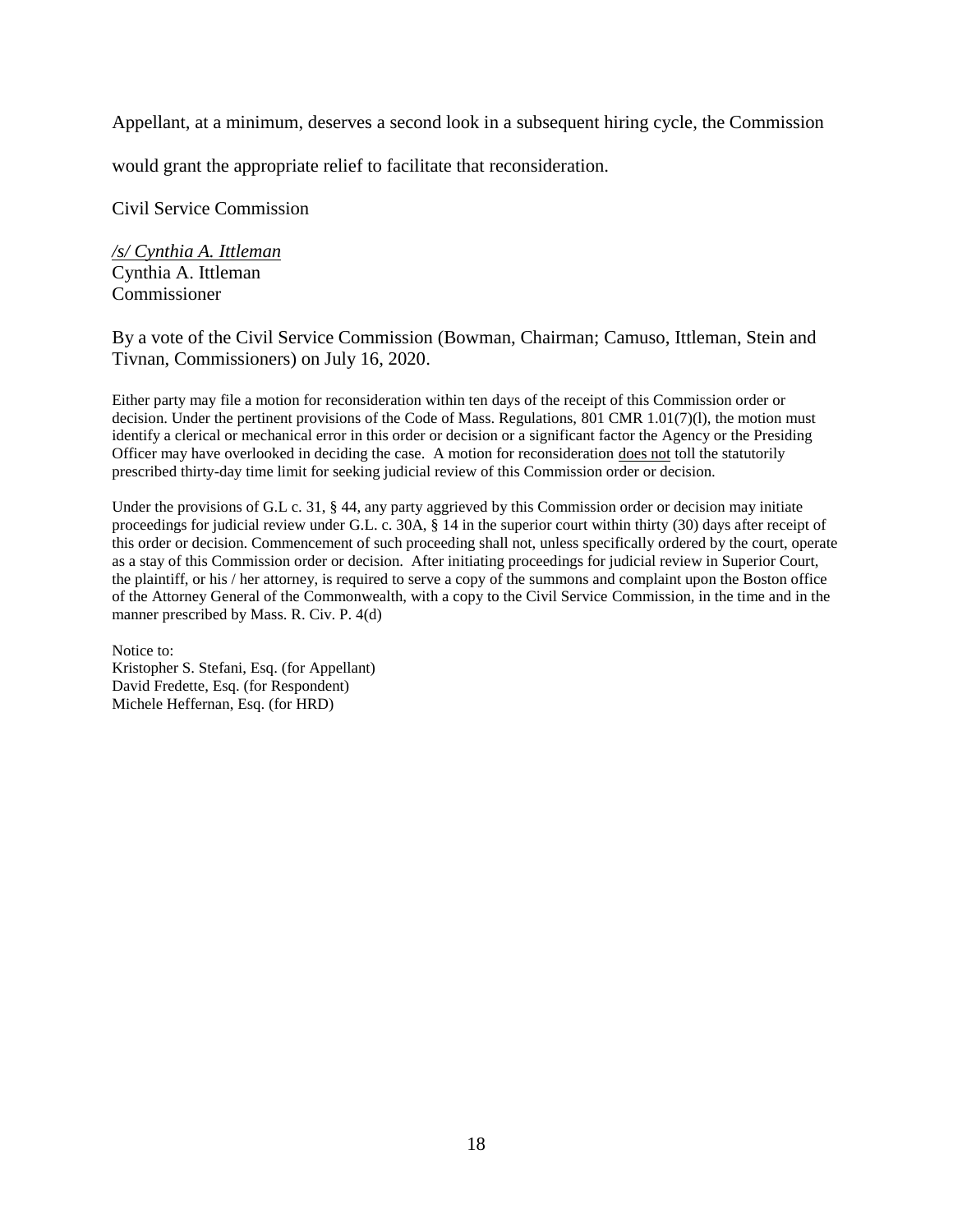#### **COMMONWEALTH OF MASSACHUSETTS**

#### **CIVIL SERVICE COMMISSION**

One Ashburton Place: Room 503 Boston, MA 02108 (617) 979-1900

# CEDRIC CAVACO, Appellant

*v*. G1-17-203

# BOSTON POLICE DEPARTMENT, Respondent

## CONCURRING OPINION OF COMMISSIONER BOWMAN

I concur with the conclusion here, but for different reasons.

 To me, the record shows that Mr. Cavaco is currently a model citizen. After struggling academically at Dean College, he was placed on academic probation. Refusing to accept this setback, he enrolled at a local community college, successfully improved his grades and *reenrolled* at Dean College, eventually earning an associate's degree. He then enrolled at Bridgewater State University and obtained a bachelor's degree in criminal justice.

 Mr. Cavaco has been employed by a local financial institution for several years, where he has received multiple promotions and currently holds a position which requires a high degree of maturity and responsibility. He participates in company-sponsored volunteer events, including clean-up activities around Neponset River and Thompson Island in Quincy. Outside of work, he volunteers his time for the Catholic Charities of Massachusetts, serving as a mentor for youth. Mr. Cavaco, who is bilingual and speaks Cape Verdean Creole, also spends time helping organize the local Cape Verdean parade each year.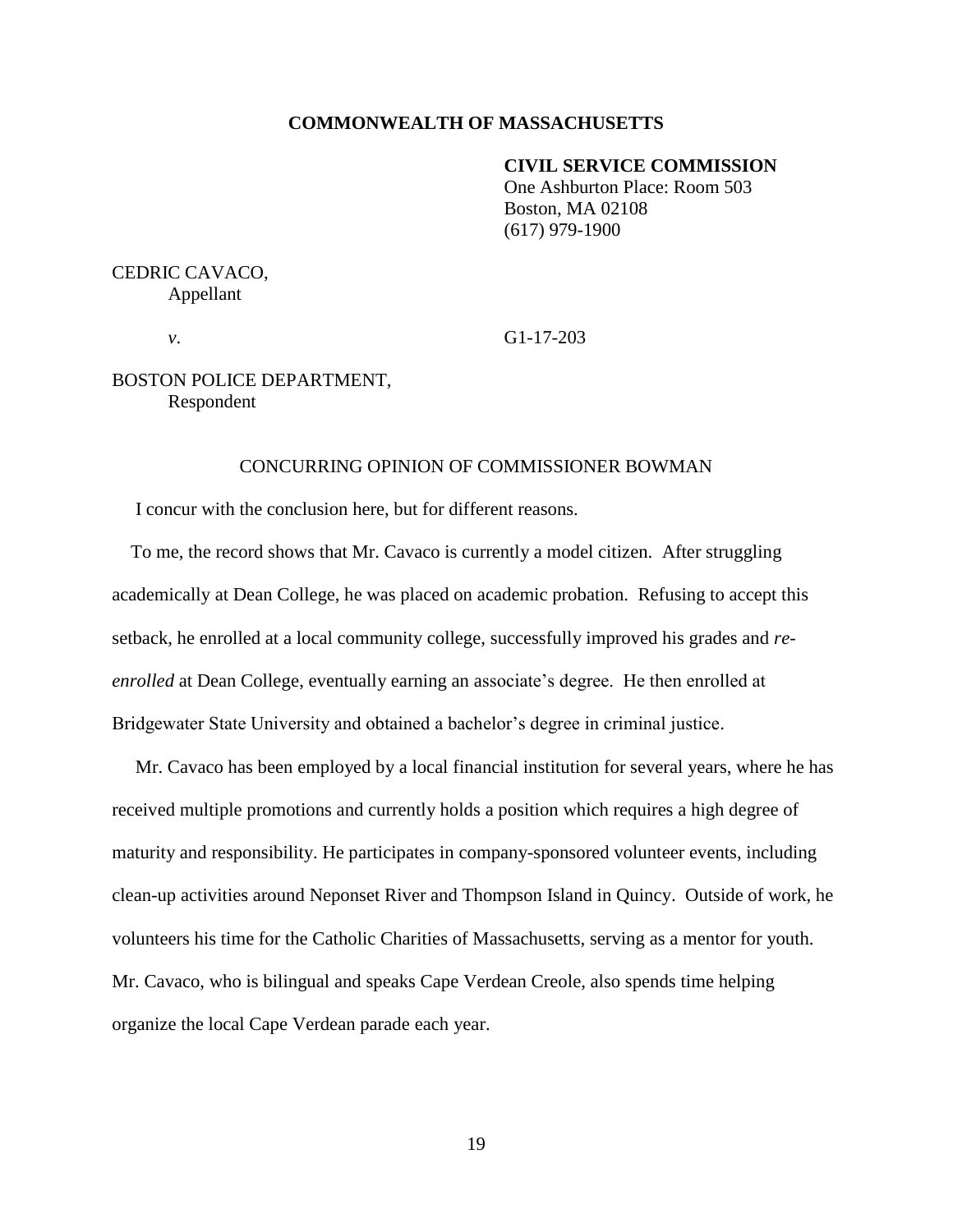Mr. Cavaco speaks poignantly about his family, including his wife and young child, explaining that being married and having a child has served as a turning point in his life. To provide for his family, he supplements his income by driving for Uber and Lyft part-time. Finally, the Boston Police Department has concluded that Mr. Cavaco is responsible enough to be issued a license to carry a firearm.

 Mr. Cavaco acknowledges, however, that, approximately *ten years ago*, he made a serious mistake. At or around the time that he had been put on academic probation at Dean College, he became employed at a sporting goods store, where he admits to stealing: two pairs of cleats; four pairs of spandex and two jerseys. He was arrested; criminally charged; and ultimately admitted to sufficient facts to Larceny under \$250. He describes that time period as the lowest point in his life, having disappointed himself and his parents. Although Mr. Cavaco agreed to settle a civil suit brought by the insurance company of the sporting goods store, that settlement, to me, does not establish, by a preponderance of the evidence, that Mr. Cavaco stole more than the items referenced above.

 In regard to a subsequent termination at another sporting goods store, Mr. Cavaco offered a credible explanation that he was unaware that, when making employee purchases online, employees were not permitted to make those purchases with gift cards, leading to the end of his short tenure.

 The Commission, in Kodhimaj v. DOC, 32 MCSR 377 (2019), previously concluded that a criminal justice agencies may rely on criminal records not available to non-criminal justice employers, stating in part:

"[A criminal justice agency]'s ability to receive all of the Appellant's CORI information from CJIS appears to be derived from that section of the state's CORI Law (G.L. c. 6, § 172) which states in relevant part: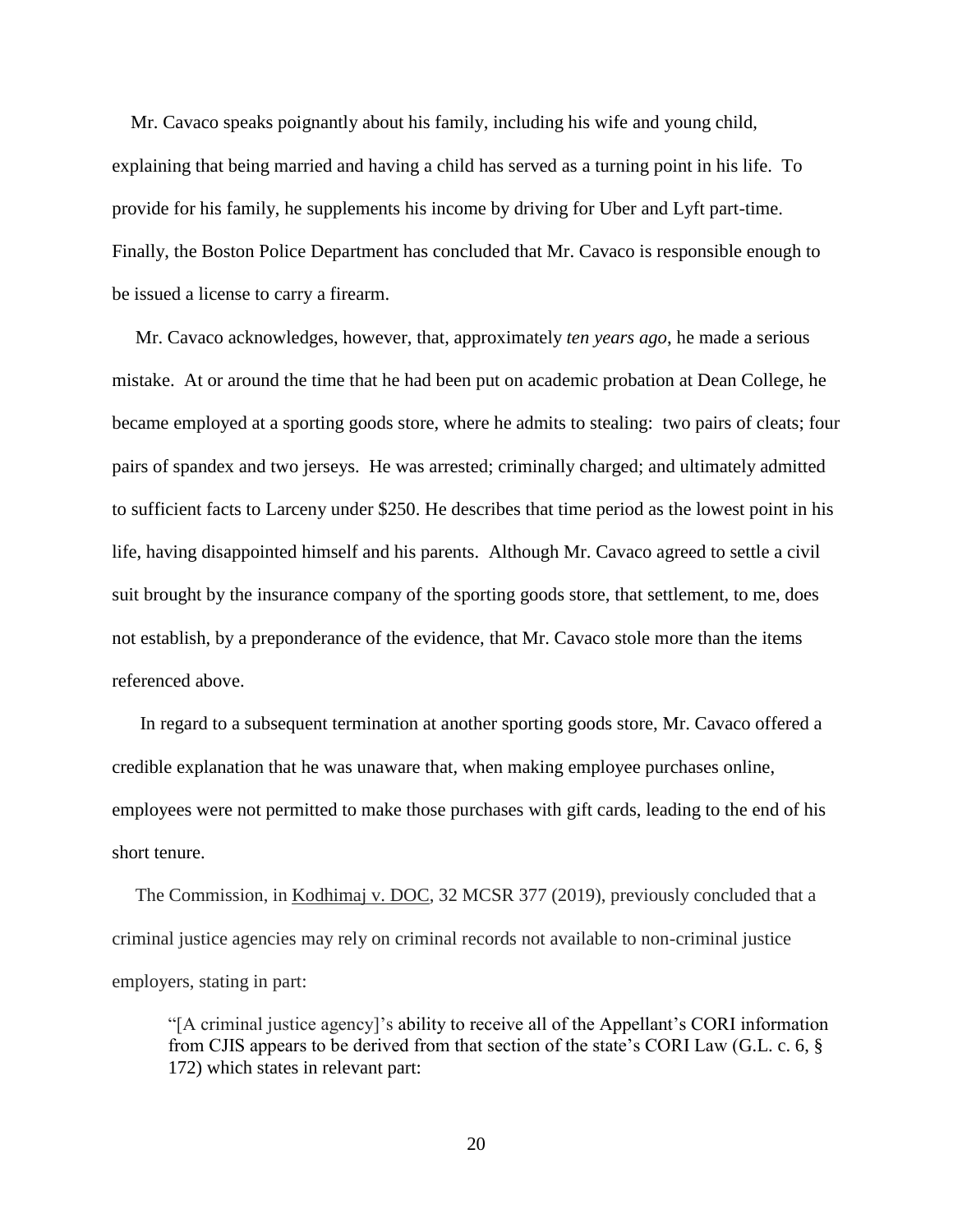' … Criminal justice agencies may obtain all criminal offender record information, including sealed records, for the actual performance of their criminal justice duties …'

That turns to whether the Appellant's criminal conduct is a *valid* reason for bypass here.

 In its recent decision in Boston Police v. Civ. Serv. Comm'n and Gannon, the SJC confirmed that an Appointing Authority must prove, by a preponderance of the evidence*,* that the Appellant actually engaged in the alleged misconduct used as a reason for bypass. However, the Court also *reaffirmed* that, once that burden of proof *regarding the prior misconduct* has been satisfied, it is for the appointing authority, not the Commission, to determine whether the appointing authority is willing to risk hiring the applicant. Specifically, the SJC stated in relevant part:

"a police department should have the discretion to determine whether it is willing to risk hiring an applicant who has engaged in prior misconduct ... However, where, as here, the alleged misconduct is disputed, an appointing authority is entitled to such discretion only if it demonstrates that the misconduct occurred by a preponderance of the evidence. See Cambridge, 43 Mass. App. Ct. at 305; G. L. c. 31 § 2 (b).

In Cambridge, *supra* at 305, the Appeals Court held that where an applicant has engaged in past misconduct, it is for the appointing authority, not the commission, to determine whether the appointing authority is willing to risk hiring the applicant. However, the misconduct in Cambridge was undisputed by the applicant. Here, in contrast, the question whether Gannon engaged in past misconduct was the single issue brought before the commission. Because the failed drug test was the department's proof that Gannon ingested cocaine and was the sole reason for the bypass, it was the department's burden to prove by a preponderance of the evidence that the test reliably demonstrated that Gannon had ingested cocaine. To the extent that the dissent suggests that there are occasions when an appointing authority need not demonstrate reasonable justification by a preponderance of the evidence as required by G. L. c. 31, § 2 (b), we disagree.

In Beverly, 78 Mass. App. Ct. at 190, the Appeals Court concluded that the commission erred as a matter of law when it required the city to prove that the candidate committed the misconduct for which he was fired from a previous job. In so doing, the Appeals Court articulated a different standard of proof to be applied in cases where an applicant's misconduct is in dispute, i.e., an appointing authority need only demonstrate "a sufficient quantum of evidence to substantiate its legitimate concerns." Id. at 188. See 0. L. c. 31, § 2 (b).[30] It is error to apply any standard other than a preponderance of the evidence in this context. See Anthony's Pier Four Inc. v. HBC Assocs., [411 Mass. 451,](http://sll.gvpi.net/document.php?id=sjcapp:411_mass_451) 465 (1991), quoting Commonwealth v. Hawkesworth. [405 Mass. 664,](http://sll.gvpi.net/document.php?id=sjcapp:405_mass_664) 669 n.5 (1989) ("an appellate court 'carefully scrutinizes the record, but does not change the standard of review' ").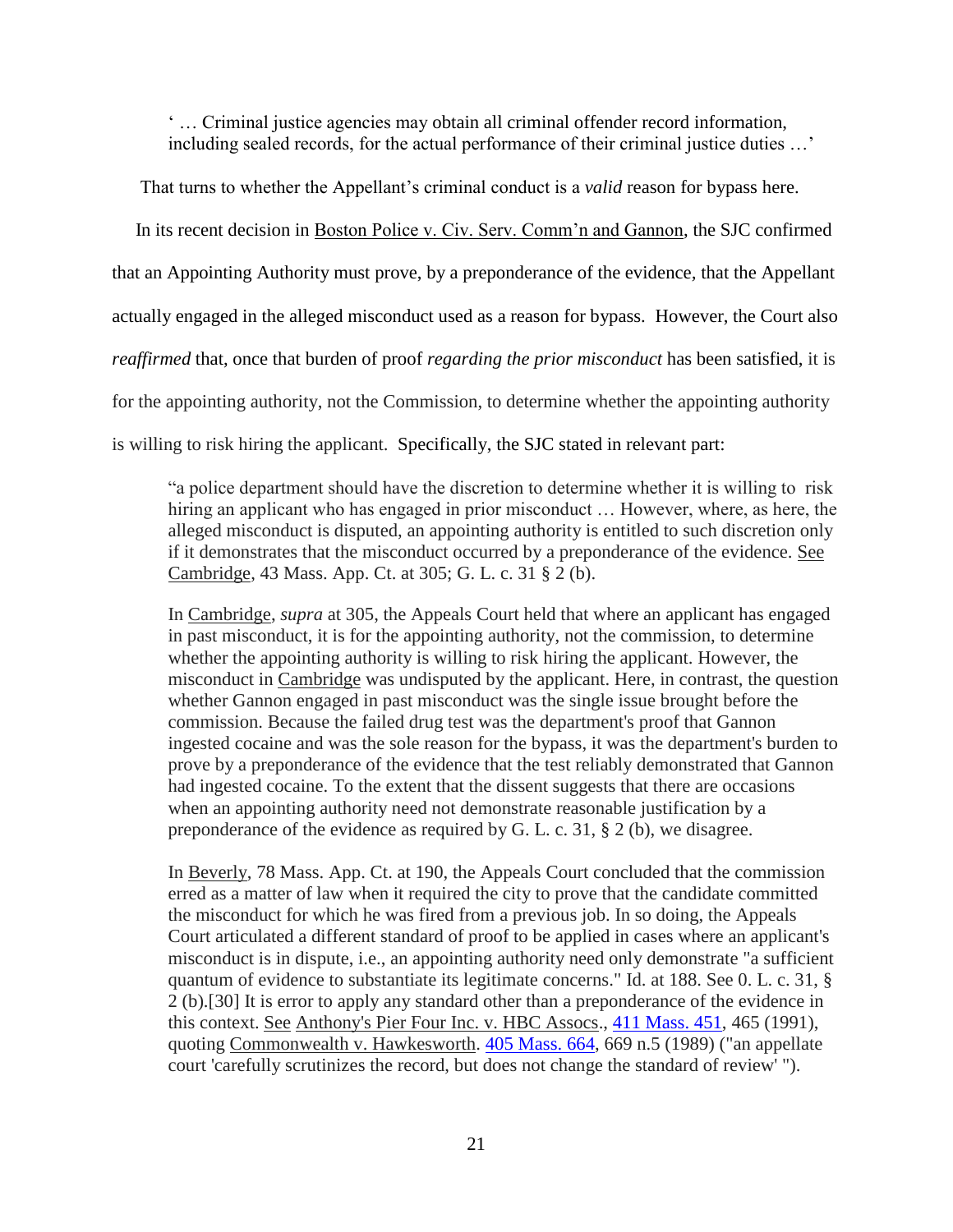Citing to Cambridge, 43 Mass. App. Ct. at 305, the court in Beverly, 78 Mass. App. Ct. at 190, further suggested that to require an appointing authority to prove a candidate's alleged misconduct "would force the city to bear undue risks." However, the "risk" discussed in Cambridge pertained to risk that the candidate might engage in future misconduct, not risk that the candidate engaged in past misconduct.

For these reasons, the department may not rely on demonstrating a "sufficient quantum of evidence" to substantiate its "legitimate concerns" about the risk of a candidate's misconduct. Beverly, 78 Mass. App. Ct. at 188. Instead, it must, as required by G. L. c. 31, § 2 (b), demonstrate reasonable justification for the bypass by a preponderance of the evidence"

 There are strong public policy arguments suggesting that the reason for bypass here is *not*  valid. Leaders across the political spectrum in Massachusetts have stressed the need to avoid looking at a snapshot of who a candidate was many years ago, but, rather, to look at who that candidate is today, as defined primarily by the intervening years since the misconduct occurred. That is particularly true when the non-appointment of a candidate, as here, stymies the Appointing Authority's stated goal of enhancing the diversity of the police force. In short, the Appellant has a years-long record of being a good citizen which would appear to be the best predictor of whether he has the characteristics needed to serve as a police officer.

 The Commission reached a somewhat similar conclusion in Laguerre v. Springfield Fire Department, 25 MCSR 549 (2012). In Laguerre, the Appellant had pled "no contest" to a charge of assault and battery with a dangerous weapon (a felony) 15 years prior to seeking appointment as a firefighter. The Commission questioned the reasonableness and legitimacy of relying on this criminal misconduct, particularly given that Mr. Laguerre, similar to Mr. Cavaco, had been a model citizen for the intervening years. In Laguerre, however, the Springfield Fire Department failed to even *consider* the intervening 15 years, discontinuing the review process after learning of Laguerre's criminal record.

 Here, as referenced in Commissioner Ittleman's well-reasoned decision, the BPD did consider the intervening years since Mr. Cavaco engaged in criminal behavior and the BPD *did* give Mr.